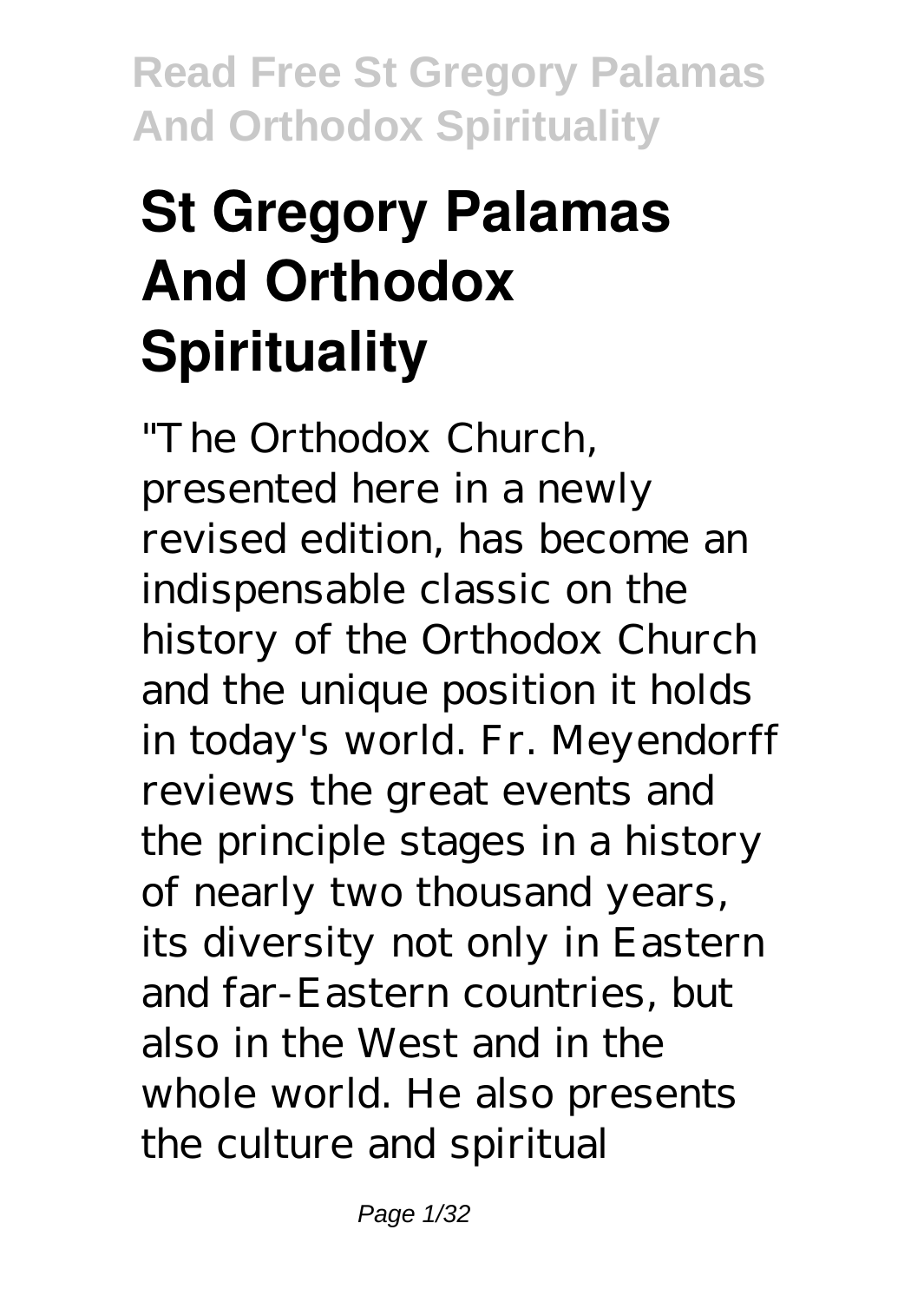tradition of Orthodoxy, its connection to other Christian churches, its religious activities in various communities and its position and actions in former Eastern Communist countries. The postscript describes the new post-Communist situation of Orthodoxy."--BOOK JACKET.Title Summary field provided by Blackwell North America, Inc. All Rights Reserved

Explores a fourteenth-century debate over man's knowledge of God.

The 13th and 14th centuries represented the most

productive and influential period in the history of philosophy and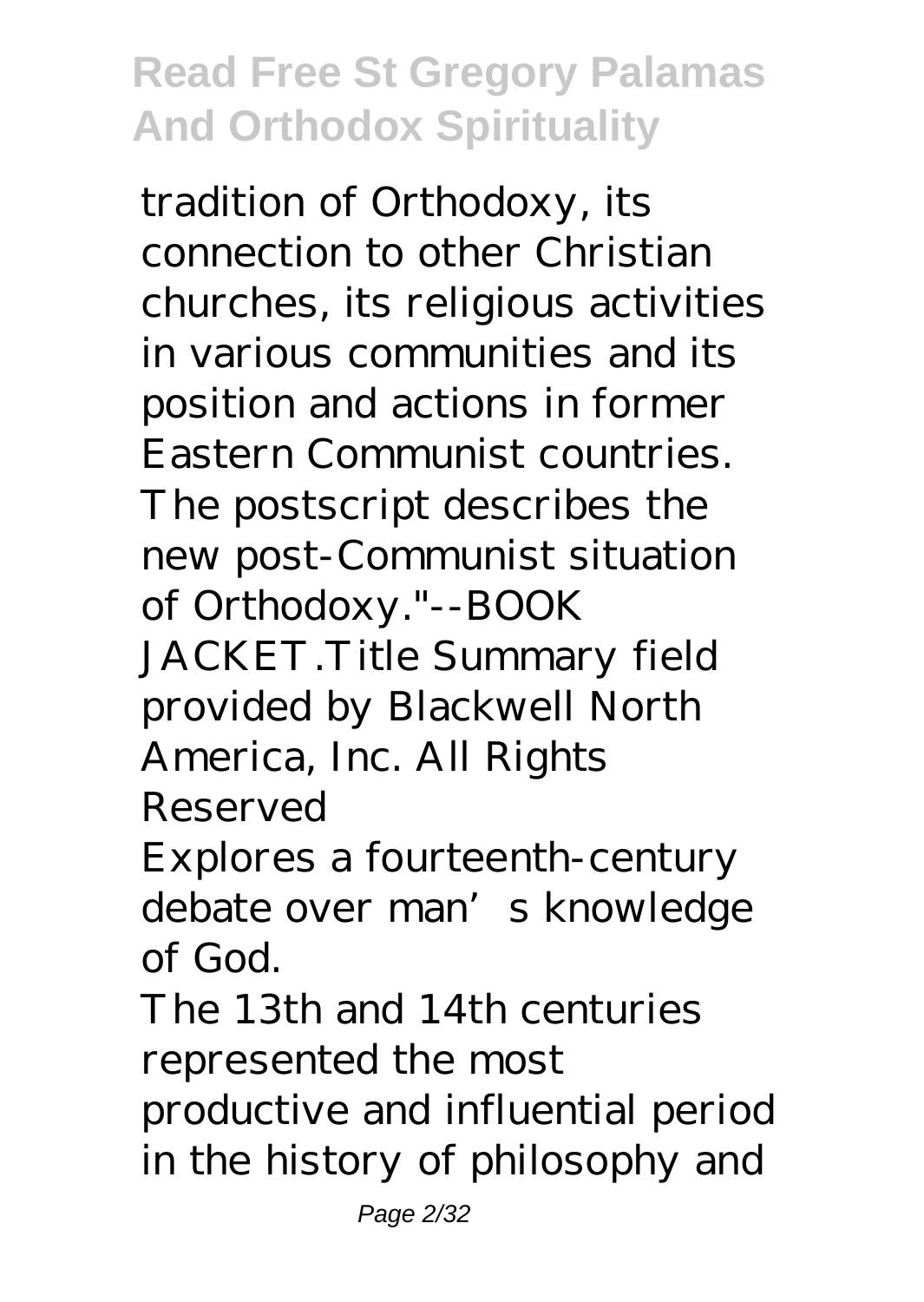theology in the West. A parallel and less influential (for the West) proliferation of arguments and theories took place in the East, at the same time, as a result of the defence of the Hesychastic movement offered by St Gregory Palamas and his followers. The papers brought together in this volume discuss the importance of Palamite ideas for the understanding of God in terms of divine energies, and for contemporary approaches to solving perennial problems in science, metaphysics, aesthetics, and ethics. Some of the contributors take a more reserved evaluation of the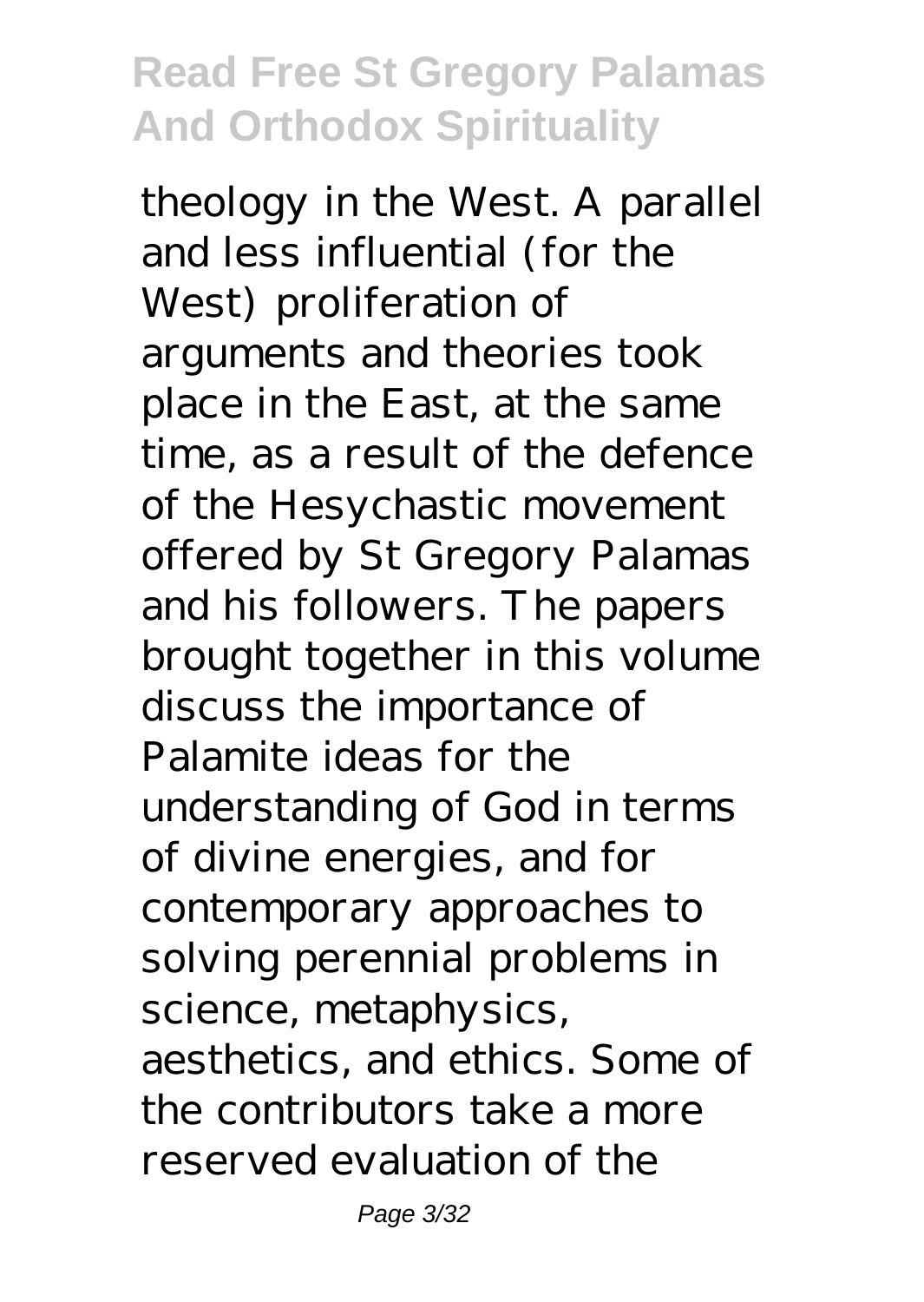Palamite corpus, preferring to highlight similarities and differences between Palamas and the chief representatives of Medieval Scholasticism, such as Thomas Aquinas, Duns Scotus and Ockham. Other essays offer a radical re-evaluation of the Western history of philosophy and theology, preferring to bring out the reasons for Western philosophical and theological shortcomings and providing a wider critique on Western culture. Contributors to this volume include some of the top scholars on Palamite studies from the fields of philosophy, theology, aesthetics, cultural criticism, and art theory. As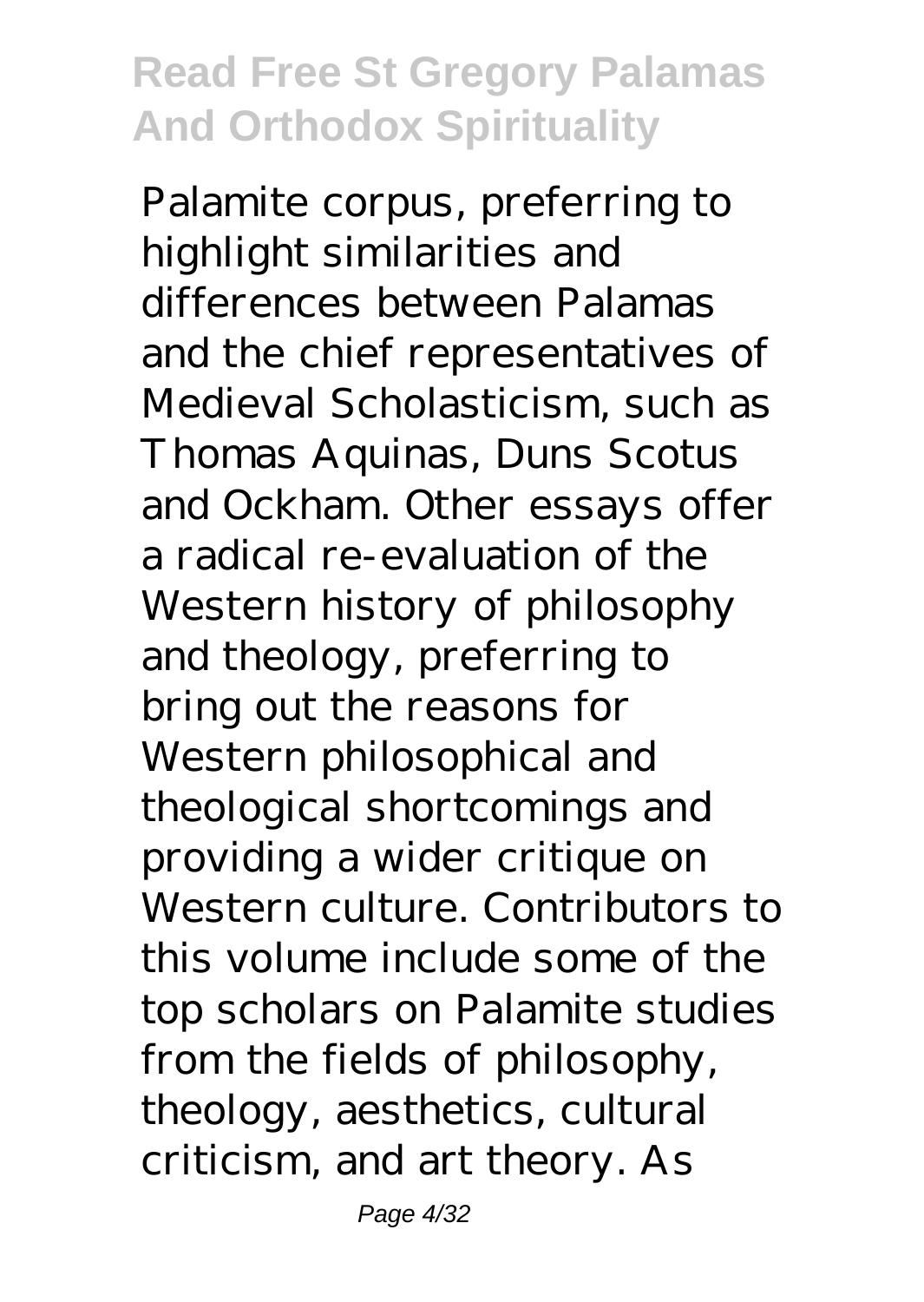such, it represents a particularly useful resource for advanced undergraduate students, postgraduate students and researchers in Christian theology and philosophy, Byzantine cultural studies and aesthetics. The Orthodox Church The Social Teachings of St. Gregory Palamas A Handbook of Spiritual Counsel The Priest as Spiritual Father Orthodox Mysticism and Asceticism Dialogue Between an Orthodox and a Barlaamite L. Wittgenstein and St. Gregory Palamas This book examines twentieth-

Page 5/32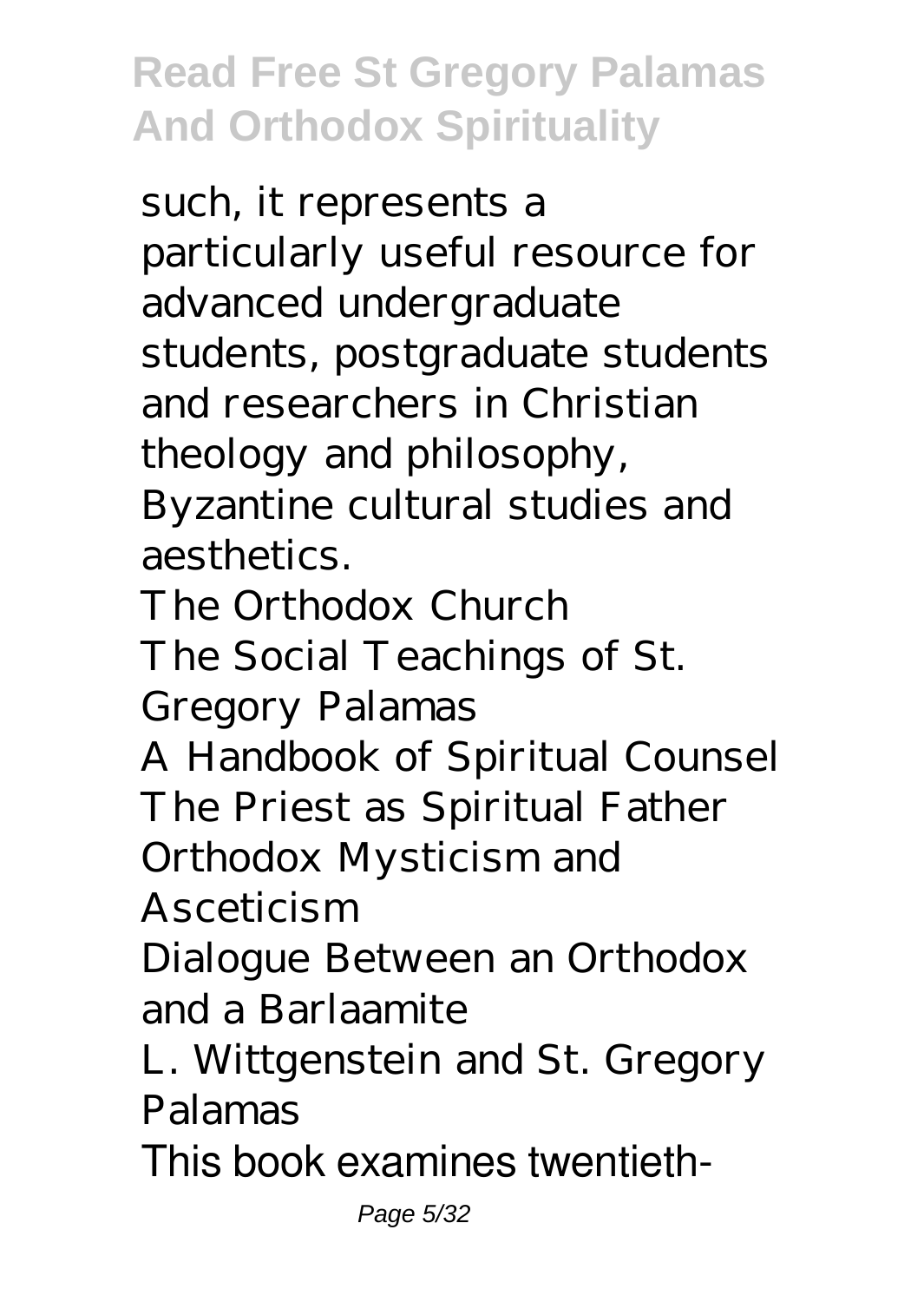century theological commentators (Brath, Rahner, Florovsky, Lossky) on the problem of the doctrine of energies in God. Counter to existing trends in western theology, the author gives a positive evaluation of this doctrine and seeks common ground between the eastern idea of essence and energies and the western identification of the inner and economic trinity. Though written from a clearly western perspective, the book argues the coherence of the eastern position, and that underlying both eastern and western positions is a common intention to say that the encounter with God is real, and Page 6/32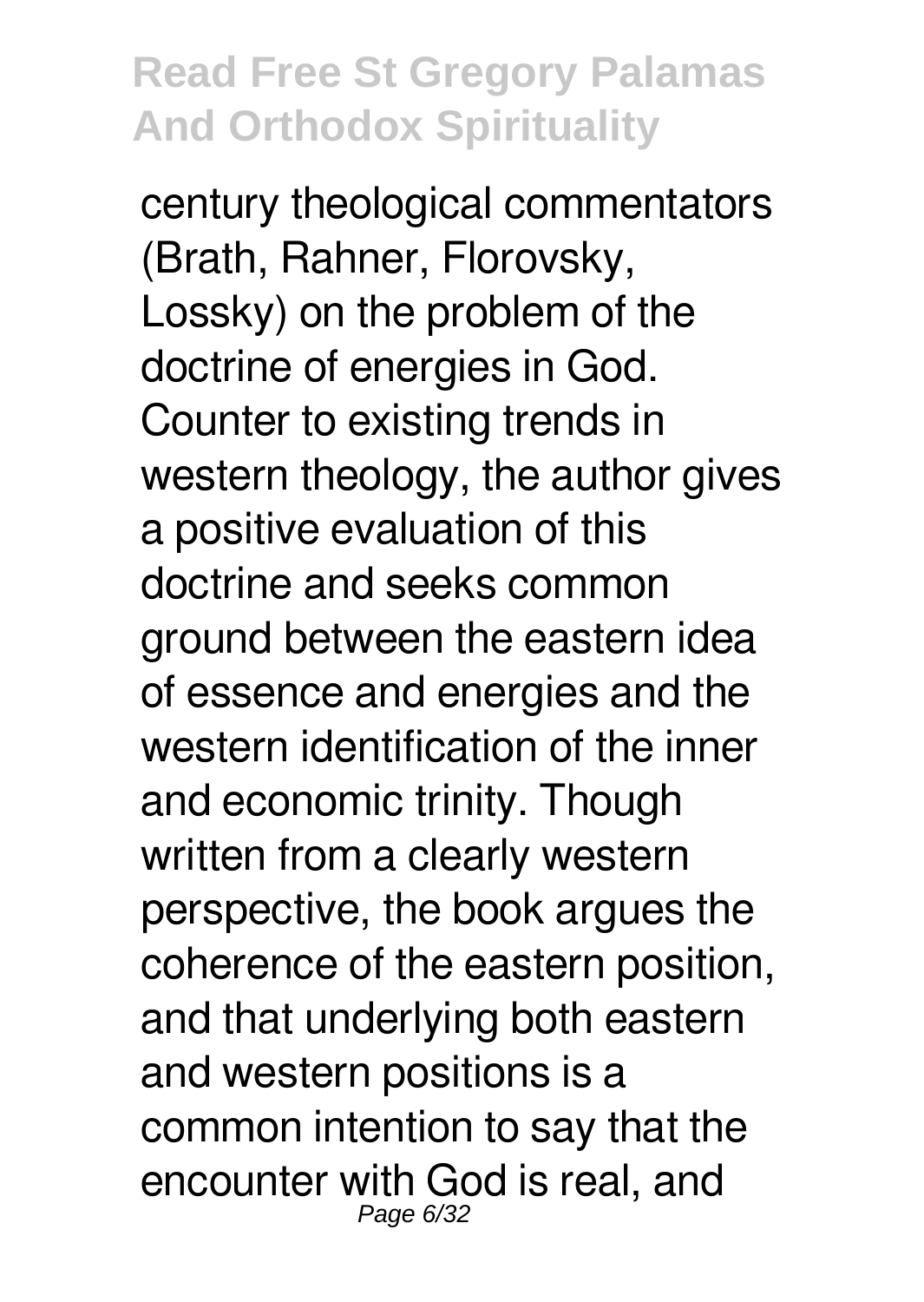that the primary ontological distinction is between God and creation. This book was originally presented as the author's thesis (doctoral)--Universität Tubingen, 1992, under the title: Die Lehre von den ungeschaffenen Energien: Ihre Bedeutung fur die okumenische Theologie. The Scholar's Edition: for priests, theologians and the educated layperson. The first edition of all sixty-three extant sermons by St. Gregory to appear in English translation, presented together with an Introduction to the Homilies, over 1,000 notes and scholia, an index of Scriptural References, an index of Names Page 7/32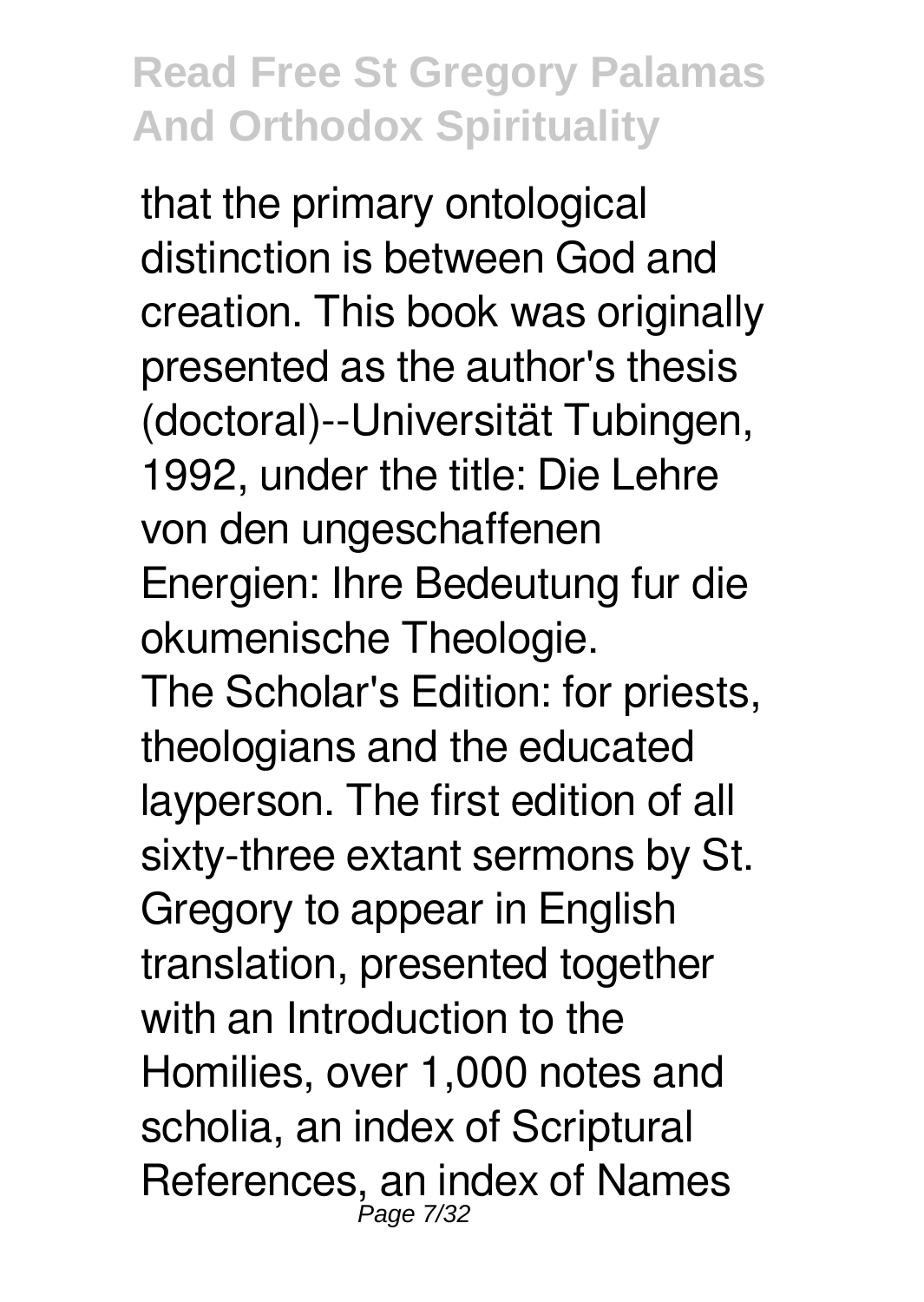and Subjects, and an index of Greek Words, designed to transform this remarkable treasury of Patristic wisdom into an invaluable reference resource for the student of theology. This edition completes and supersedes The Homilies of Saint Gregory Palamas.

The foremost Roman Catholic theologian of the middle ages, Thomas Aquinas, was hugely popular in the last days of the Orthodox Byzantine Empire, in contrast to his largely negative reception by later Orthodox commentators.This book is the first to explore the long history of Orthodox fascination with Page 8/32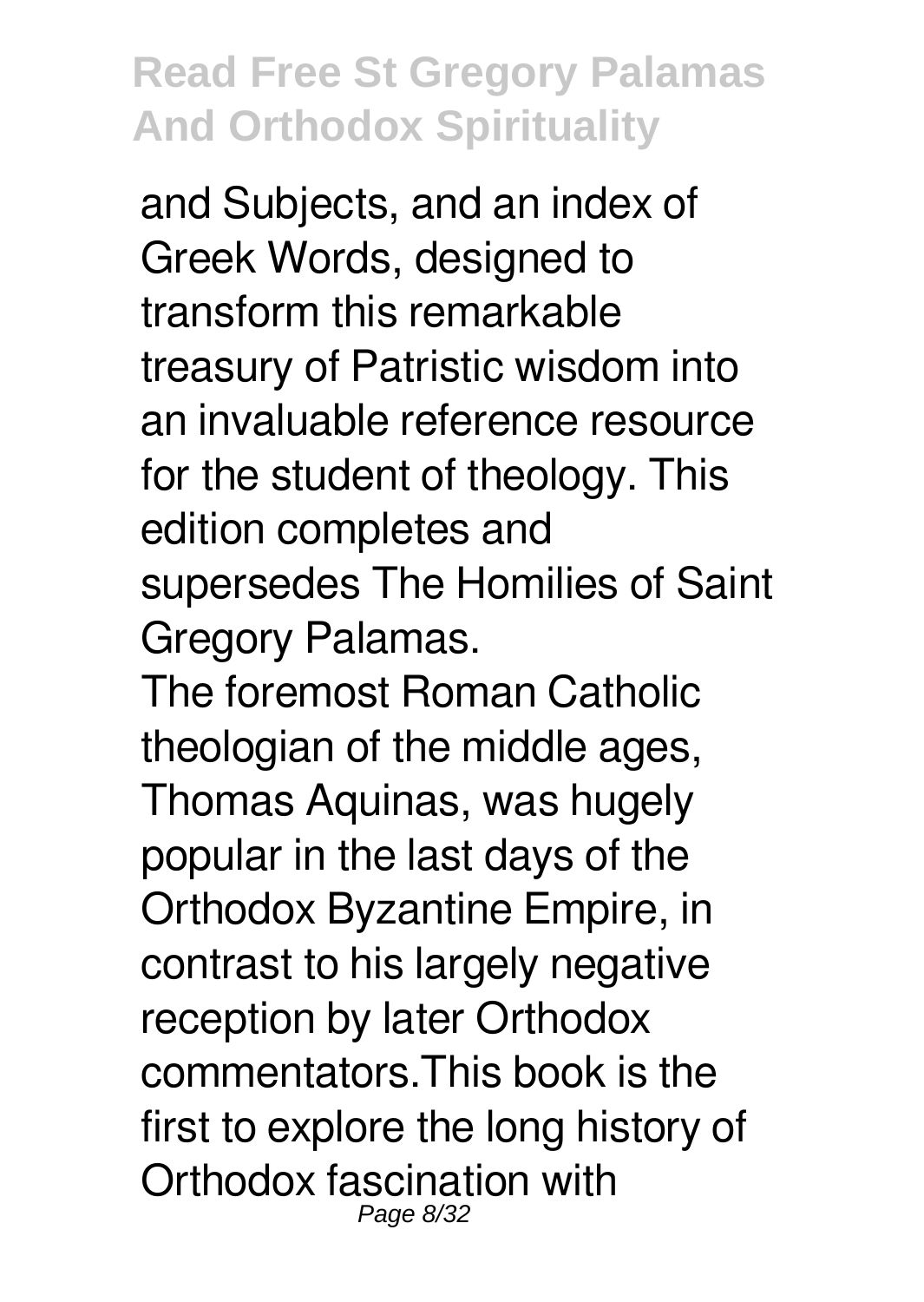Aquinas. Light Through Darkness Divine Essence and Divine **Energies** Gregory Palamas and the Making of Palamism in the Modern Age Triune God Power, Authority, and the Greek Orthodox Church in the Early Ottoman Centuries St. Gregory Palamas and Orthodox Spirituality The Deification of Man Gregory Palamas (1296-1359)-monk, archbishop and theologian-was a major figure in 14th-century Orthodox Byzantium. This, his greatest work, presents a defense in support of the Page 9/32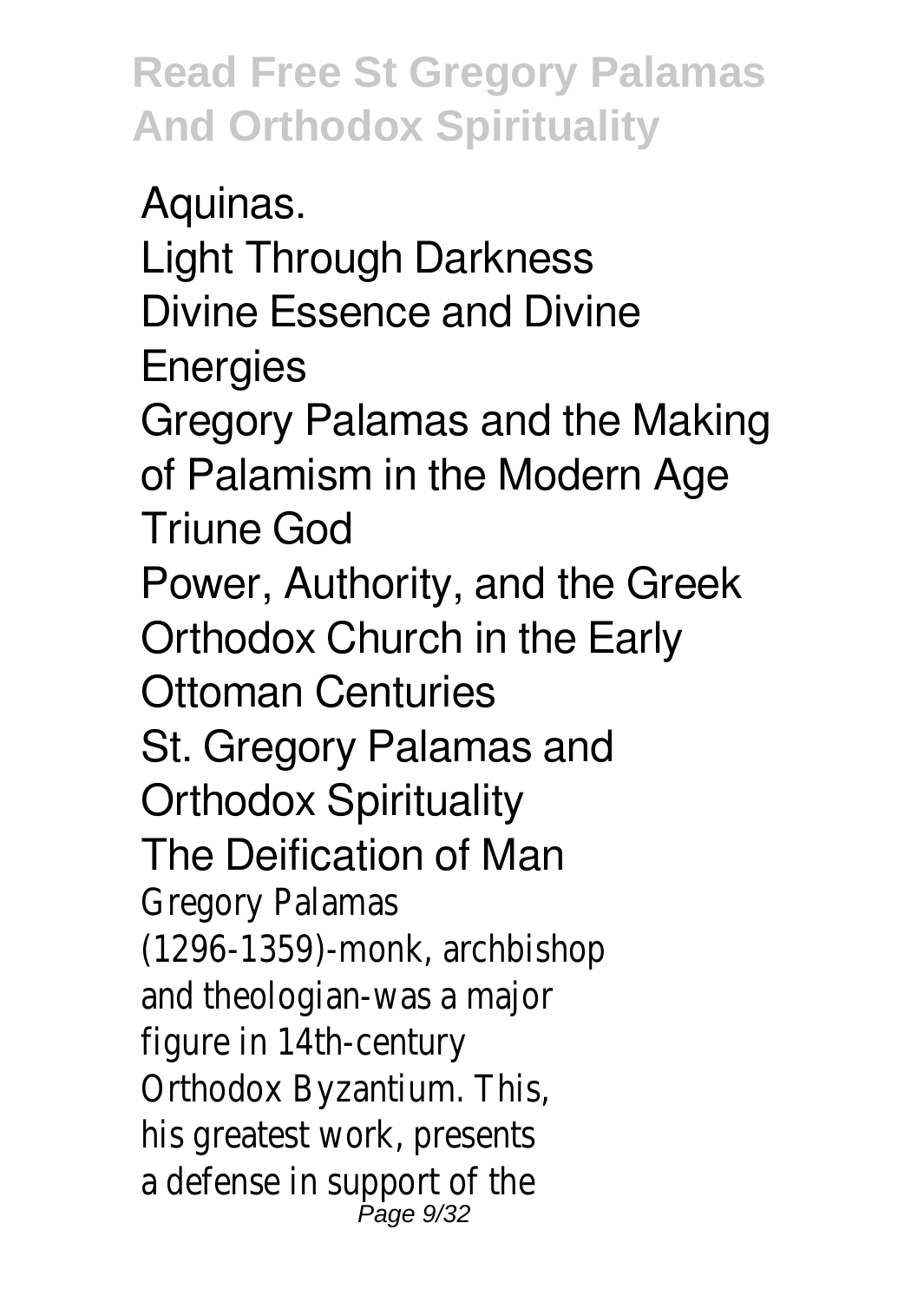monastic groups known as the "hesychasts," the originators of the Jesus Prayer. Nicodemos (1749-1809), a monk of Saint Athos dedicated to asceticism and learning, was one of the most influential Orthodox writers of the last two centuries. His Handbook, written during the Age of Enlightenment in Europe, shares an exalted vision of human nature, but a vision that proceeds from the truths of revelation as interpreted by the Greek Fathers, not Descartes. The Philokalia is a collection of texts on prayer and the spiritual Page 10/32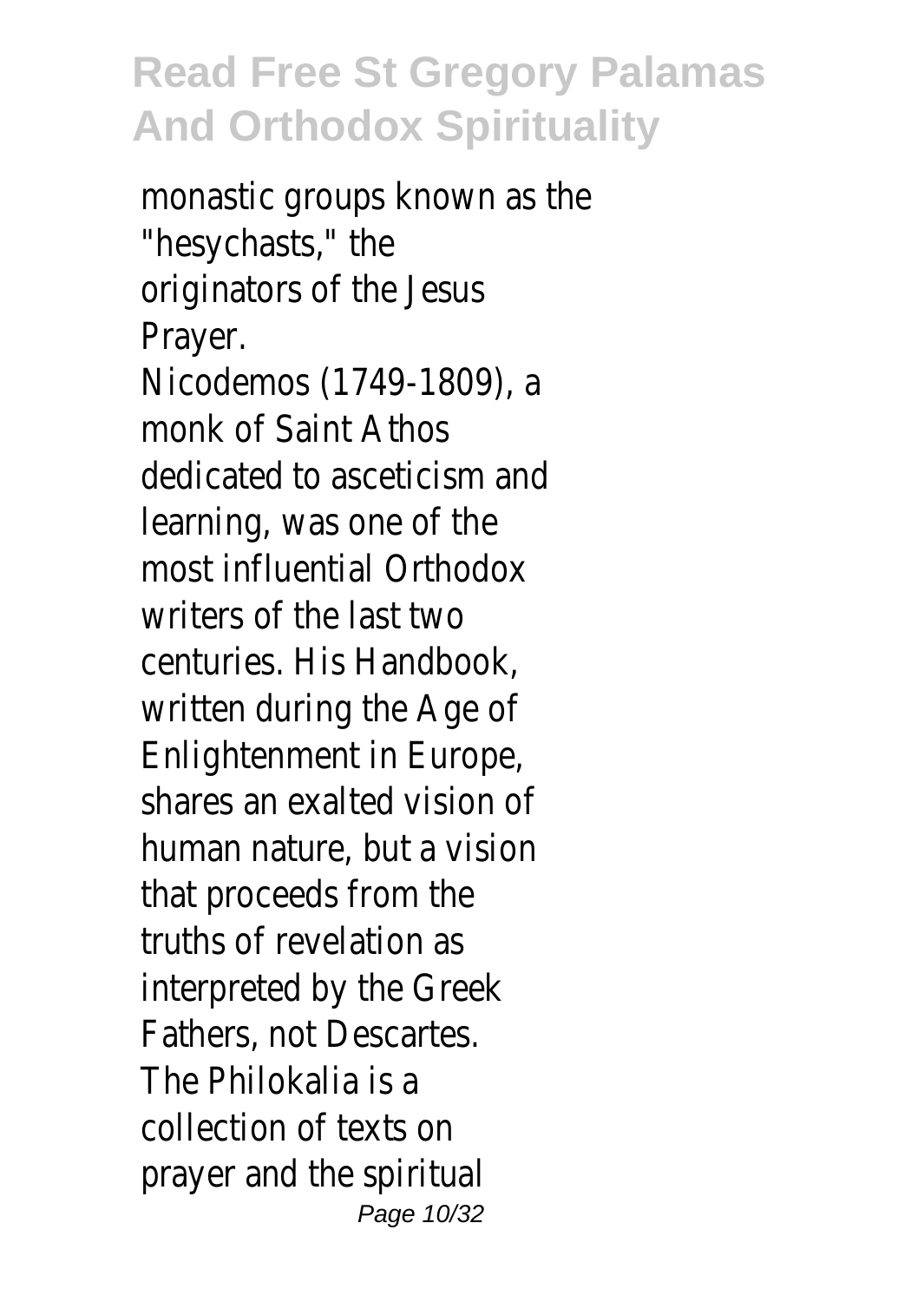life, written between the fourth and fifteenth centuries by masters of the Orthodox Christian tradition. First published in Greek in 1782, translated into Slavonic and later into Russian, this is the first complete translation into English. It is made from the original Greek, and will be completed in five volumes. Volume IV contains some of the most important writings in the entire collection. St Symeon the New Theologian speaks about the conscious experience of the Holy Spirit and about the vision of the divine and uncreated Light. St Gregory of Sinai provides practical guidance Page 11/32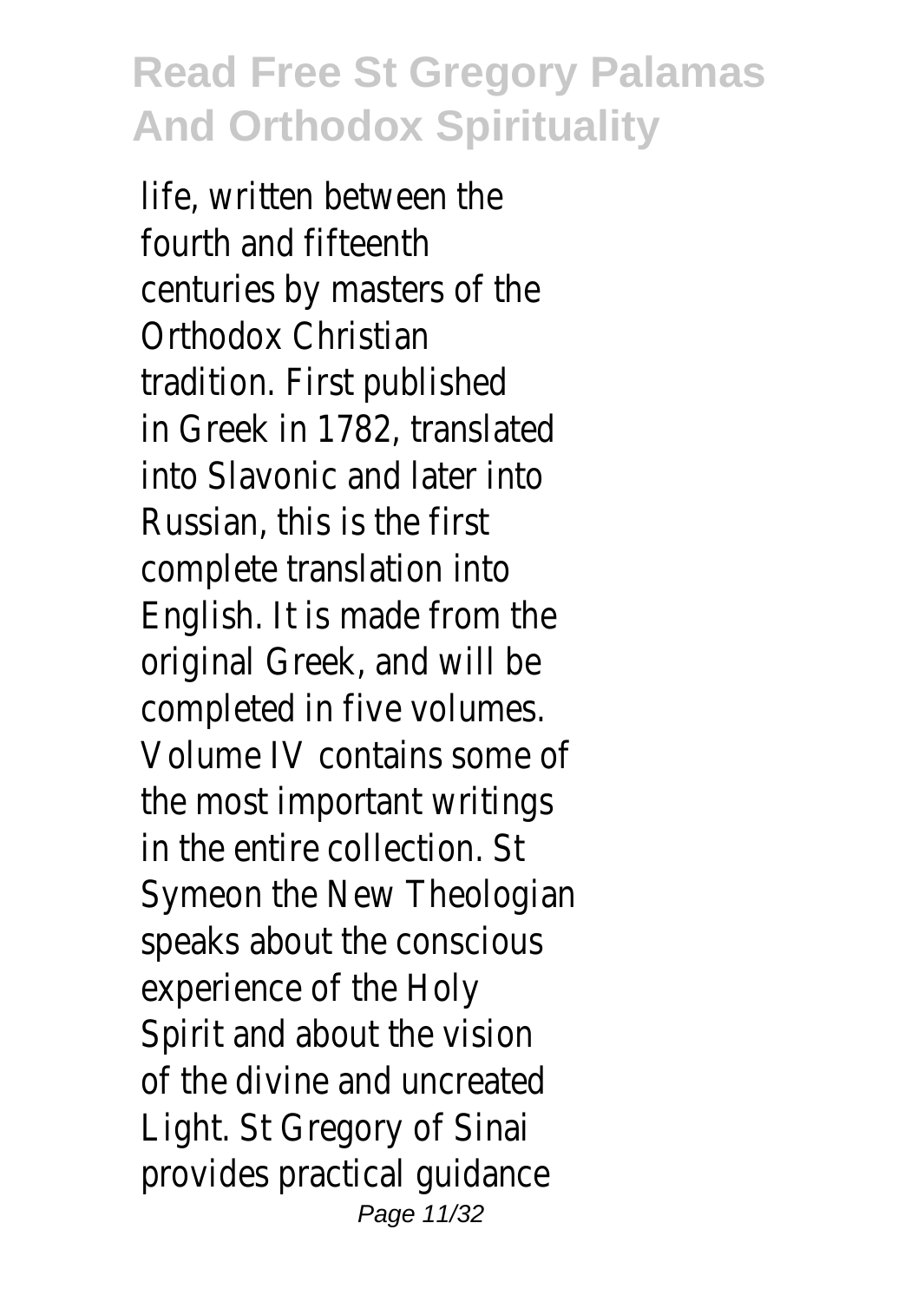concerning the life of the Hesychast and the use of the Jesus Prayer. St Gregory Palamas discusses the distinction between the essence and the energies of God.

Energies of the Spirit Orthodox Psychotherapy On the Basis of His 63 Homilies

Orthodox Readings of Aquinas

St. Gregory of Nazianzus The Lives of the Pillars of

**Orthodoxy** 

The Eastern Christian

Spiritual Texts

*Presents the first approachable introduction to the wisdom of the Philokalia, the classic text of Eastern Christian spirituality through which*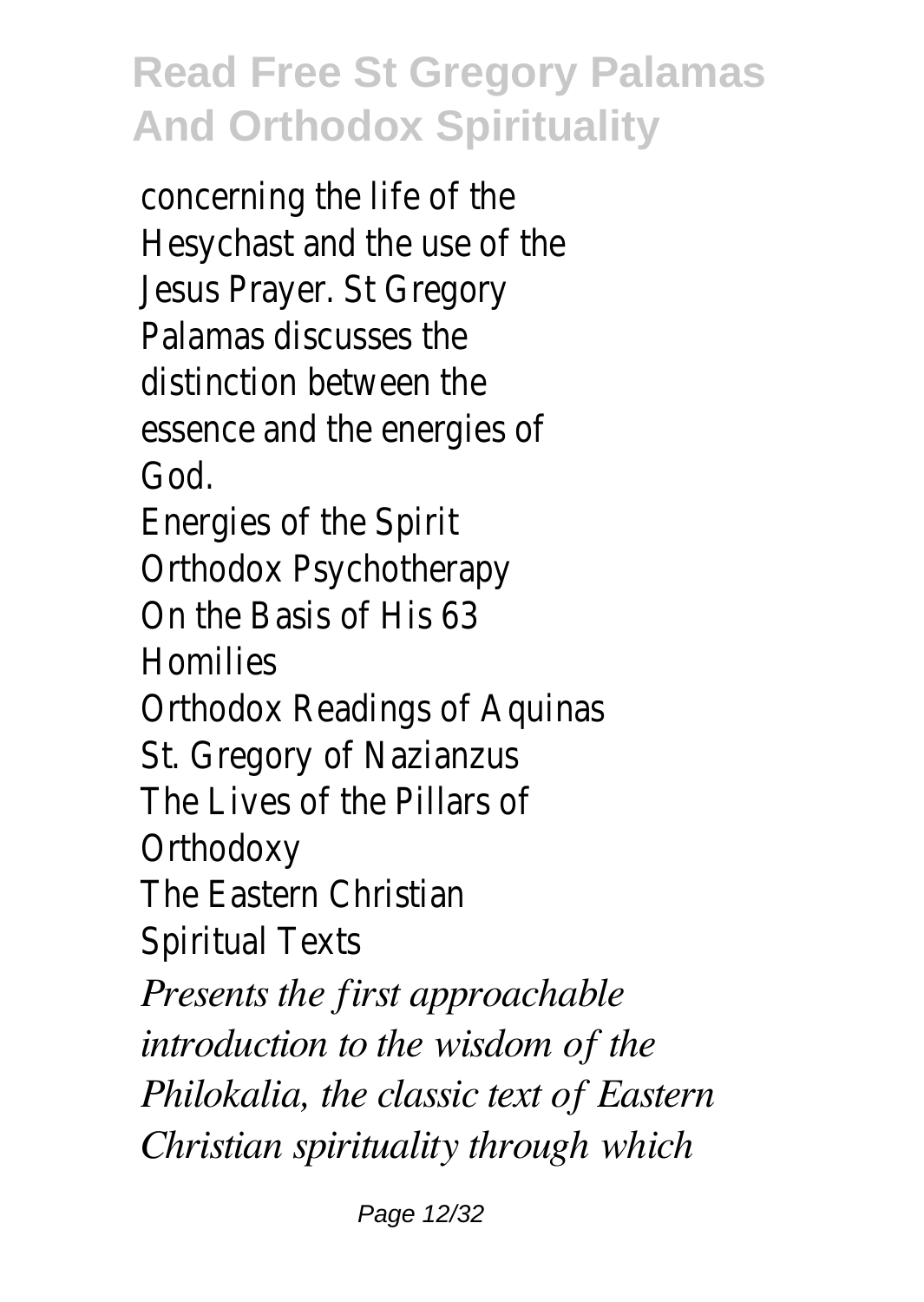*seekers and believers of all faiths who are interested in prayer, contemplation, and living a life closer to God can gain great spiritual wisdom. Original. Saint Gregory of Nazianzus stands as the founding father of the Byzantine religious synthesis, and his own conception of the vision of God as light made him an important figure for Byzantine spiritual writers. This study is a critical analysis of the man, his writings and inner life in the English language. It offers an insight into the mind of one of the greatest protagonists of Nicene theology and opens a window onto the world of late antiquity and the place of the Christian Church in it. A composite book of essays from ten scholars, Divine Essence and Divine Energies provides a rich repository of*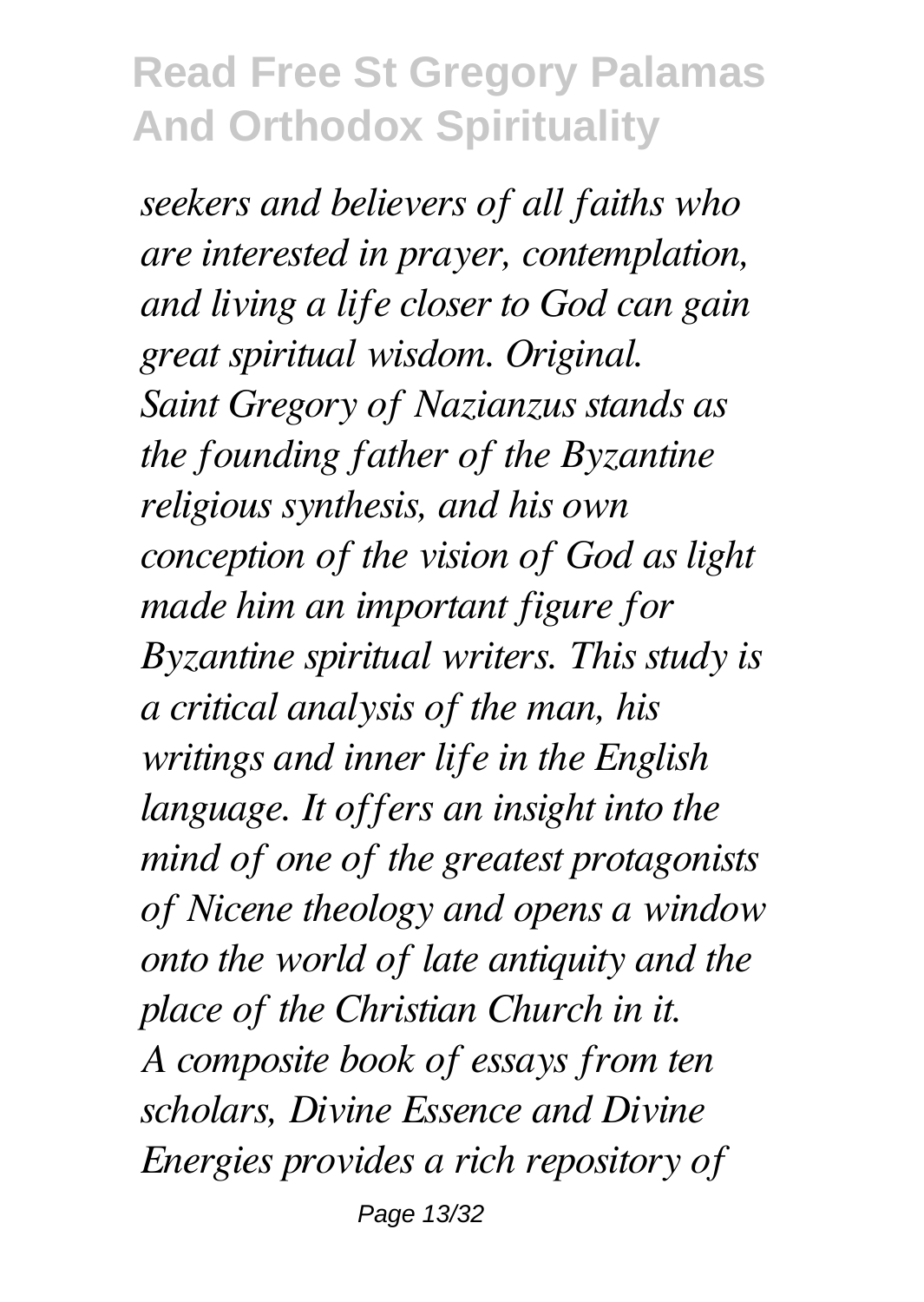*diverse opinion about the essence-energy distinction in Orthodox Christianity - a doctrine which lies at the heart of the often-fraught fault line between East and West, and which, in this book, inspires a lively dialogue between the contributors. The contents of the book revolve around several key questions: In what way were the Aristotelian concepts of ousia and energeia used by the Church Fathers, and to what extent were their meanings modified in the light of the Christological and Trinitarian doctrines? What theological function does the essence-energy distinction fulfil in Eastern Orthodoxy with respect to theology, anthropology, and the doctrine of creation? What are the differences and similarities between the notions of divine presence and participation in*

Page 14/32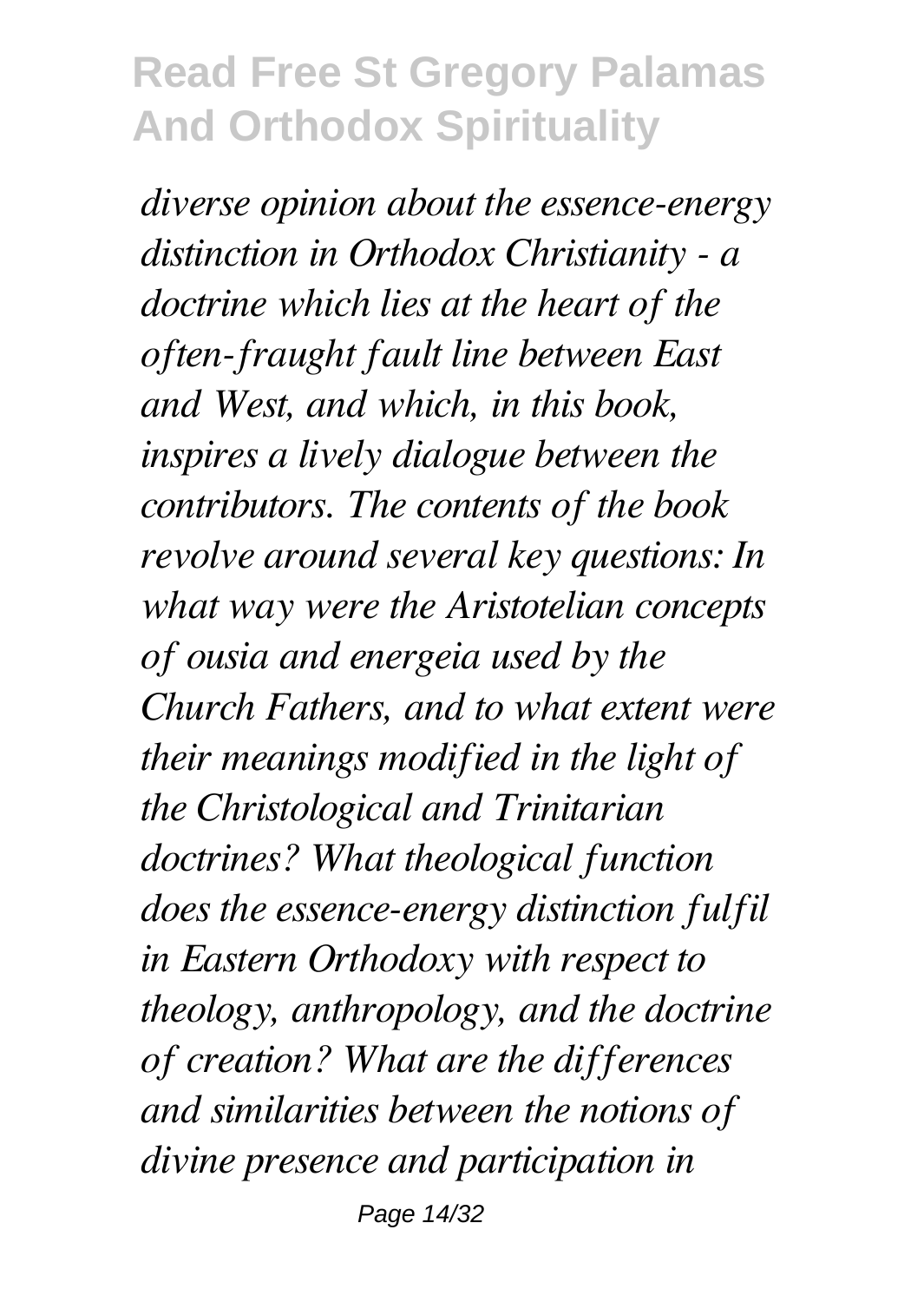*seminal Christian writings, and what is the relationship between the essenceenergy distinction and Western ideas of divine presence? A valuable addition to the dialogue between Eastern and Western Christianity, this book will be of great interest to any reader seeking a rigorously academic insight into the wealth of scholarly opinion regarding the essence-energy distinction. Incomprehensible but Knowable—The Philosophical and Theological Significance of St Gregory Palamas for Contemporary Philosophy and Theology The Stillness that Knows God Saint Gregory Palamas St. Gregory Palamas and the Orthodox Tradition Saint Photios the Great, Patriarch of Constantinople, Saint Gregory Palamas,* Page 15/32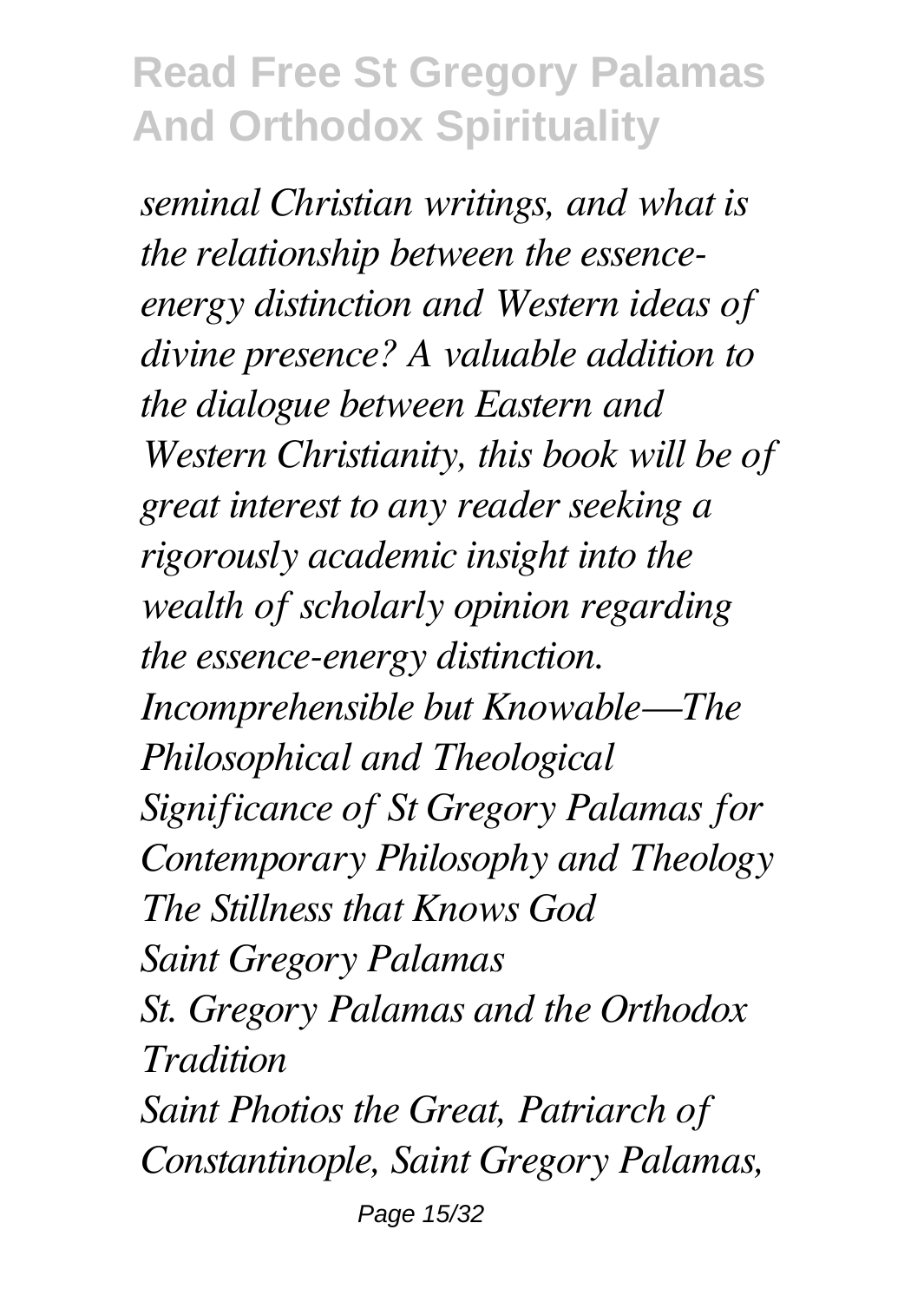*Archbishop of Thessalonica, and Saint Mark Evgenikos, Metropolitan of Ephesus The Immaculate Conception A Contribution to the Study of the Relation and Dialogue Between Modern Philosophy and Mystical Theology* **Classic Orthodox text describing the difference between worldly and spiritual knowledge, the nature of illumination and how the energies of the divine may be encountered. How the practice of hesychia leads to theosis, and how this can be followed by ordinary people living in the world today. Revised translation with**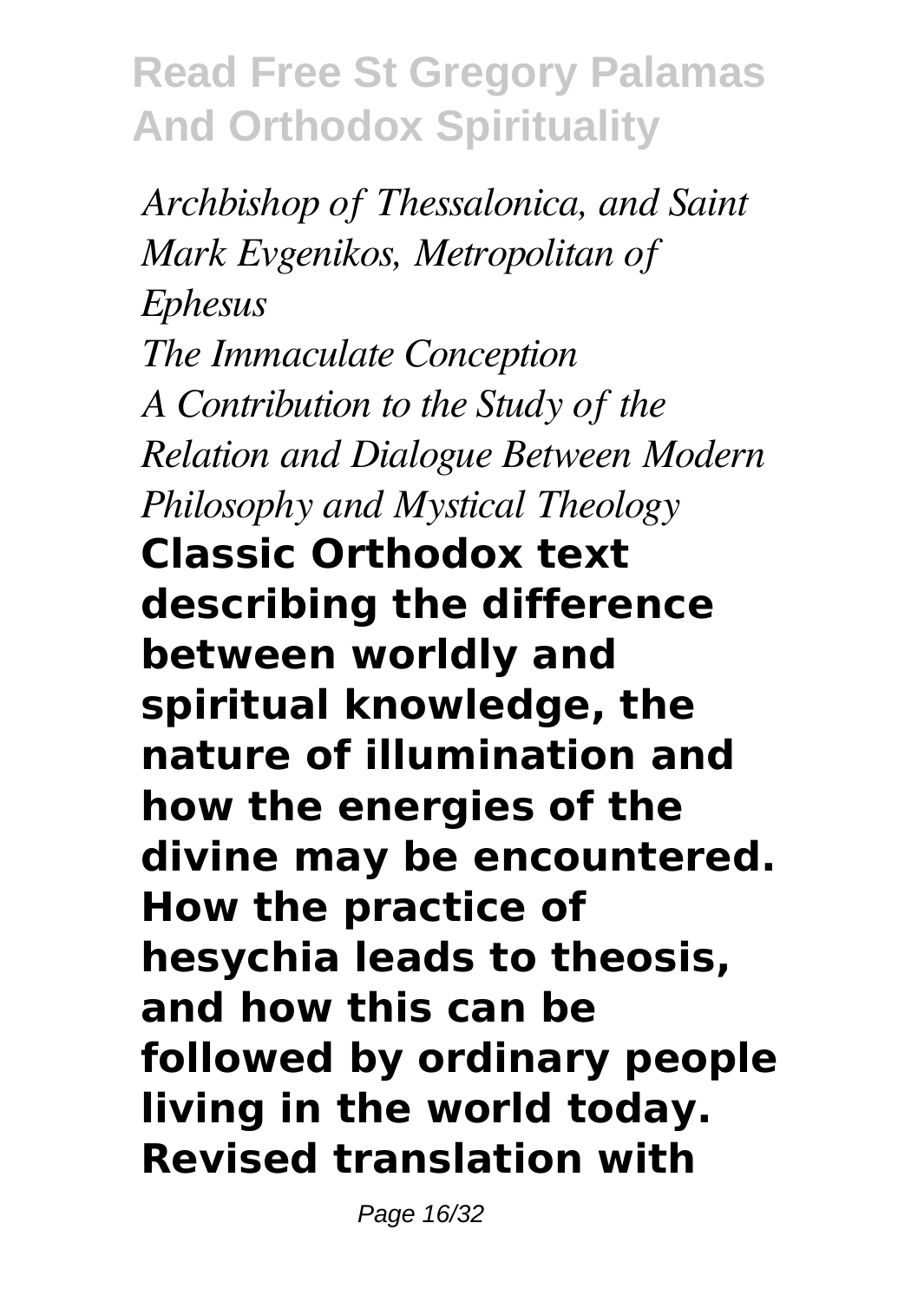# **Commentary by Robin Amis.**

**The fourteenth-century Greek hesychast and controversialist, Gregory Palamas, has been so successfully cast as 'the other' in Western theological discourse that it can be difficult to gain a sympathetic hearing for him. In the first part of this book, Norman Russell traces the historical reception of Palamite thought in Orthodoxy and in the West, and investigates how 'Palamism' was constructed in the early twentieth**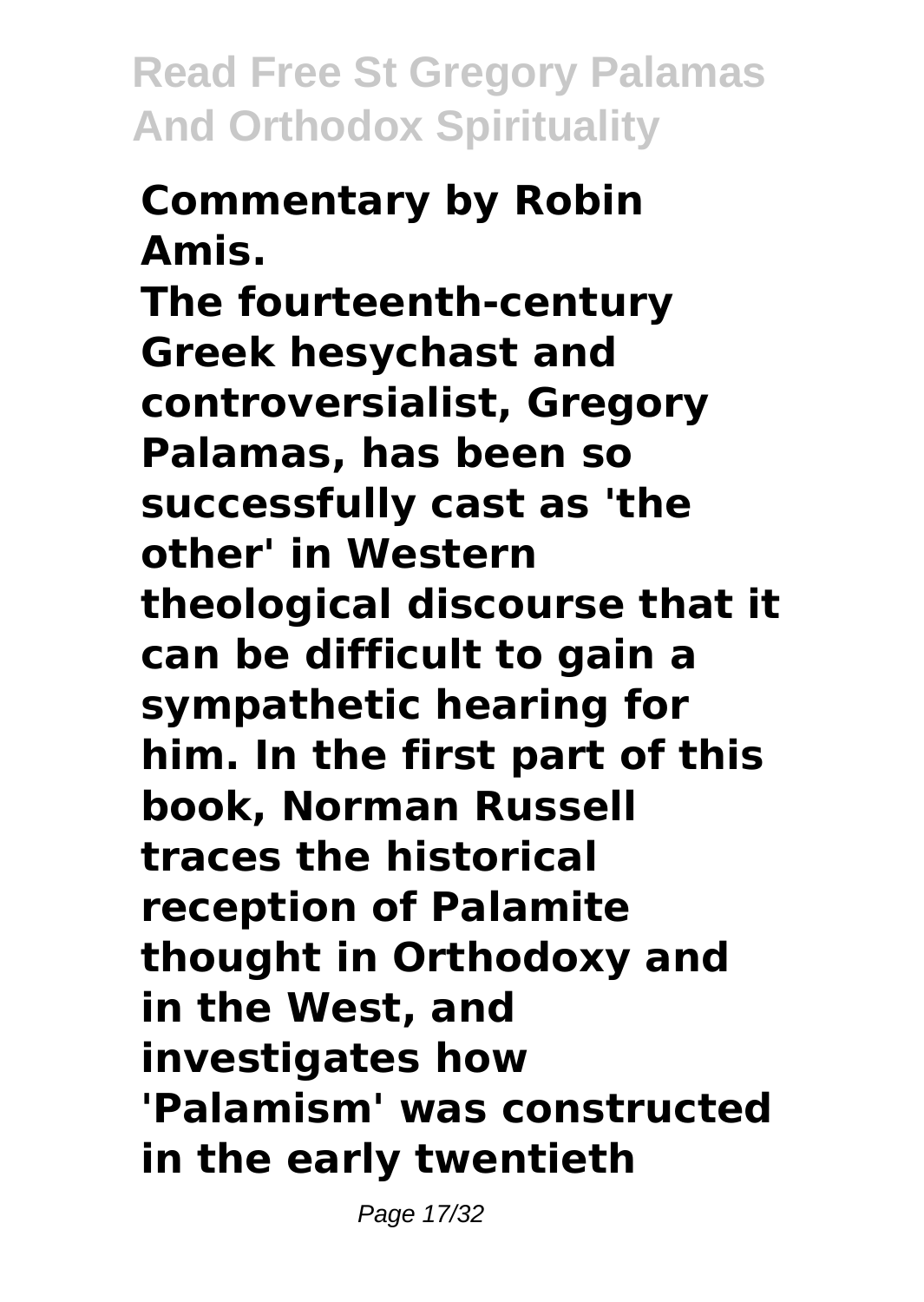**century by both Western and Eastern theologians (principally Martin Jugie and John Meyendorff) for polemical or apologetic purposes. Russell argues that we need to go behind these ideological constructions in order to gain a true perception of the teaching of Gregory Palamas. In his recent survey of Palamite scholarship, Robert Sinkewicz noted that it is now time to raise the larger questions. The second part of the book attempts to do this, following the contours of Palamas' thinking in**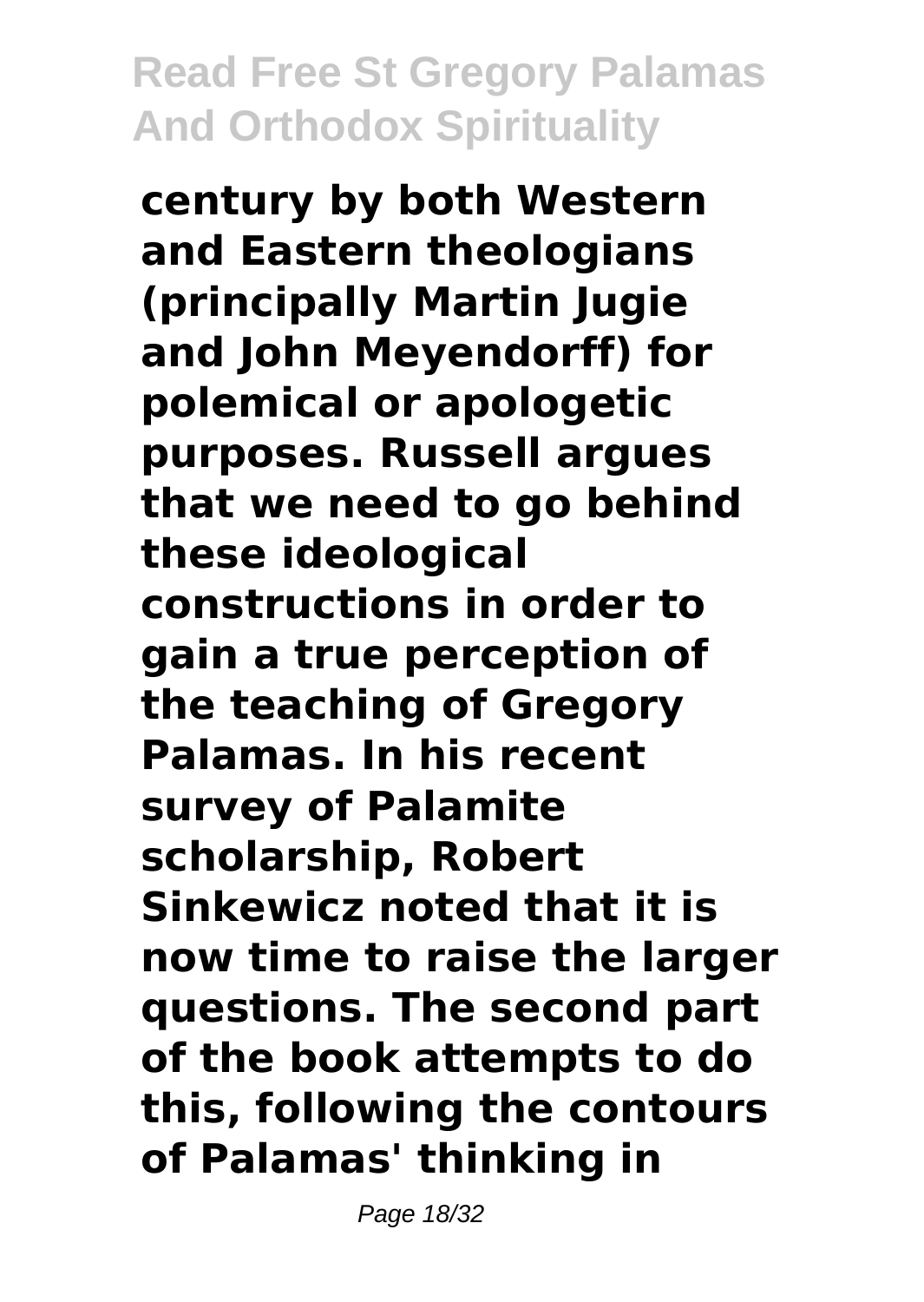**three areas: his relationship to tradition, his philosophy, and his theology. Russell shows that Palamite thought, when freed of misunderstanding and misrepresentation, has the potential to enrich our understanding of divinehuman communion. This study contributes to the changing paradigm of scholarship on Palamas, nudging it towards the point at which Palamite thought can be used fruitfully by contemporary Western and Eastern theologians without the**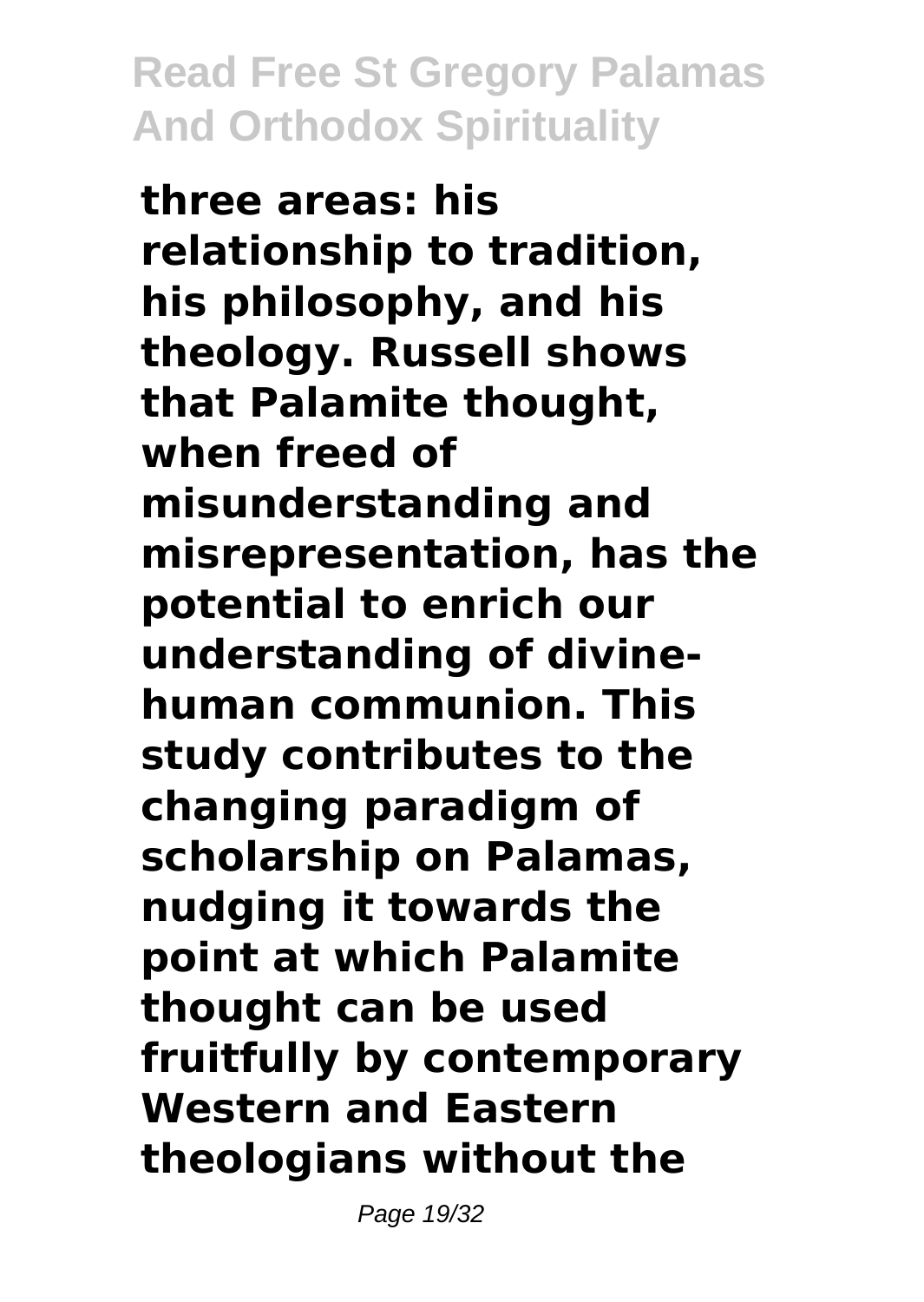#### **need to subscribe to what has been regarded as 'Palamism'.**

**"This richly documented and lavishly illustrated study of Orthodox spirituality traces the development of "Orthodox mysticism" from the desert fathers through the patristic tradition to Byzantine hesychasm and its heritage in Russian monasticism. It shows how the work of Palamas transcends the limits of one school of spirituality and renews in its deepest essence the life of the Christian Mystery."--Jacket.**

Page 20/32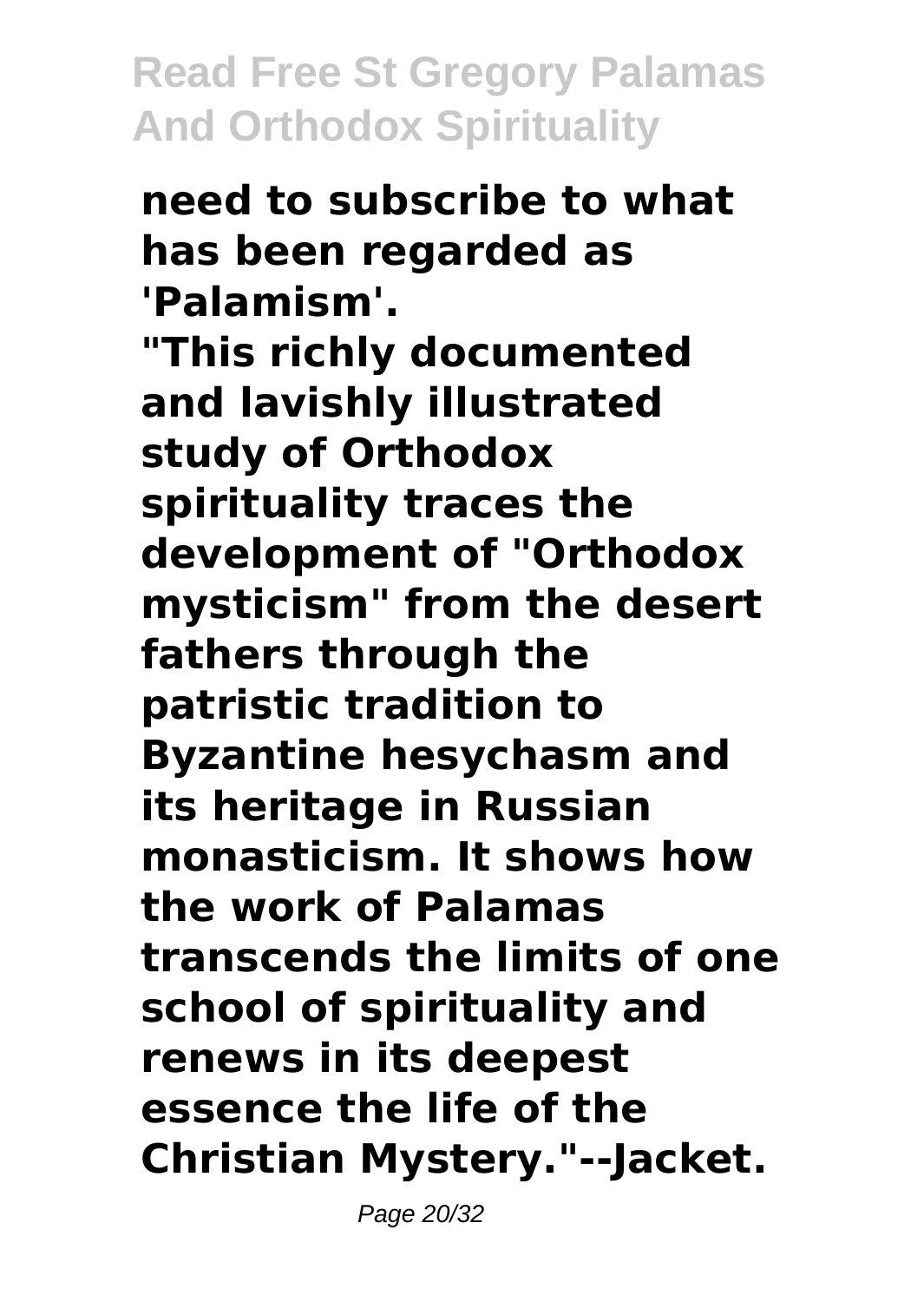#### **Introduction to St. Gregory Palamas The deification of man The Science of the Fathers Holy Hesychia An Orthodox Christian Homily, Together with Gems from St. John Damascene on the Spiritual Life, Counsels of St. Gregory Palamas, and a Discussion of the Ladder of Divine Ascent Was St Gregory Palamas St Gregory the Sinaïte's Pupil? Human Perfection in Byzantine Theology**

This work studies the approach to the question of human perfection in a number of seminal Byzantine

Page 21/32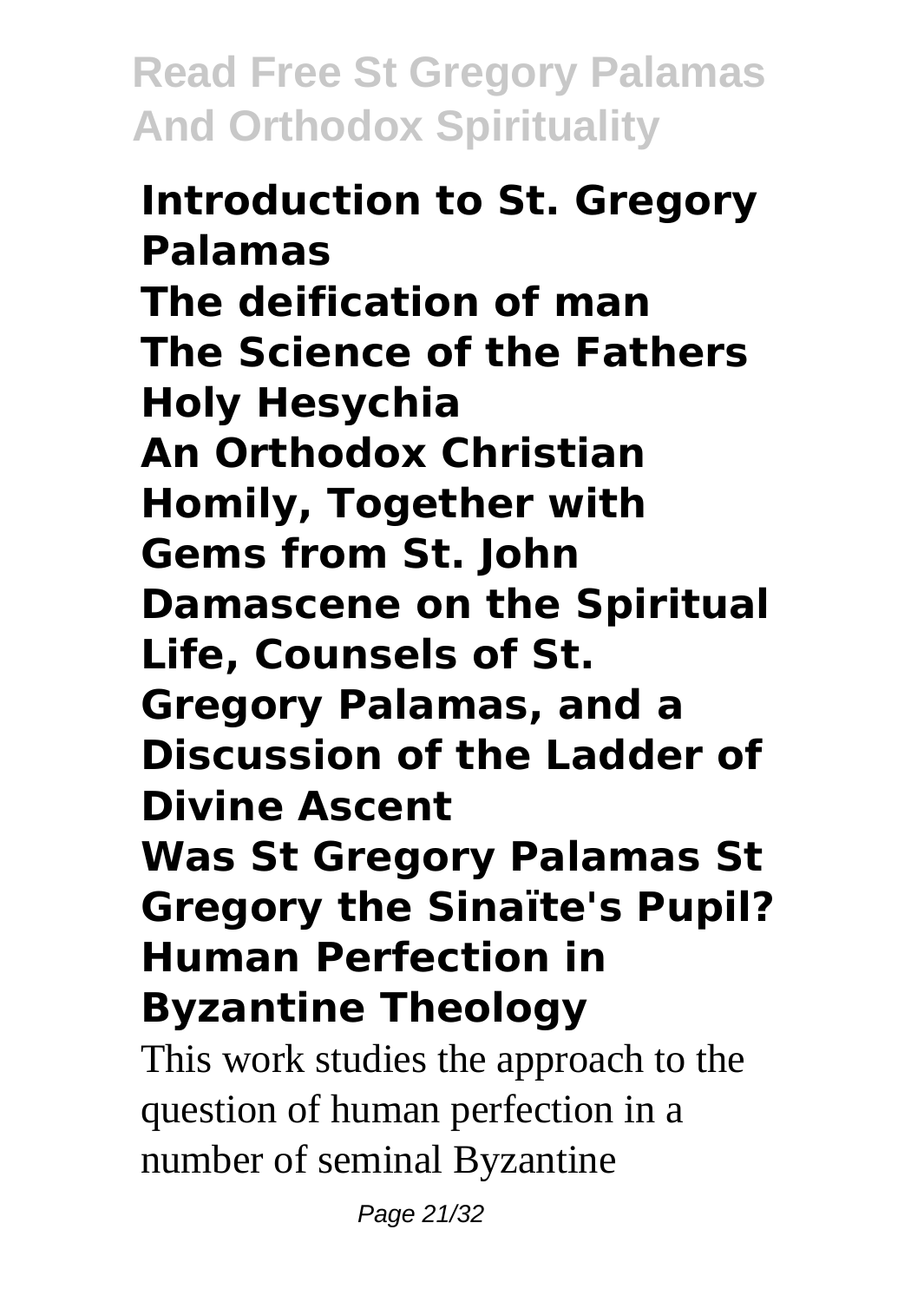theological figures (from 7th-14th centuries), in conversation with modern Orthodox Christian thought. The Byzantine authors examined include Maximus the Confessor, Theodore the Studite, Symeon the New Theologian, and Gregory Palamas.

St. Gregory Palamas and Orthodox SpiritualitySt Vladimir's Seminary Press

How are we to regard our body? As a prison, an enemy, or, maybe, an ally? Is it something bad that needs to be humiliated and extinguished, or should one see it as a huge blessing, that deserves attention and care? Is the body an impediment to human experience of God? Or, rather, does the body have a crucial role in this very experience? Alexandros Chouliaras'

Page 22/32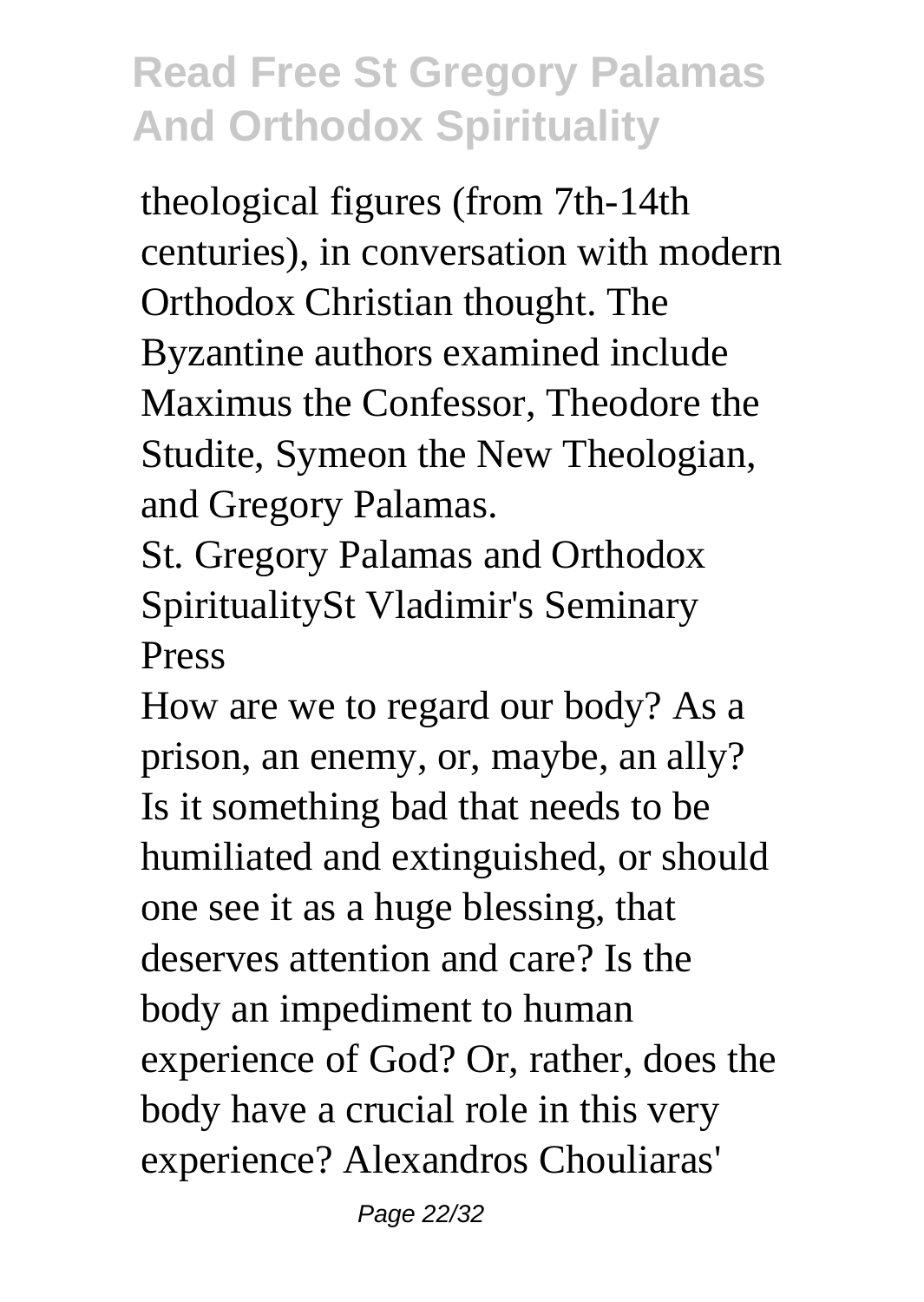book The Anthropology of St Gregory Palamas: The Image of God, the Spiritual Senses, and the Human Body argues that the fourteenth-century monk, theologian, and bishop Gregory Palamas has interesting and persuasive answers to offer to all these questions, and that his anthropology has a great deal to offer to Christian life and theology today. Amongst this book's contributions are these: for Palamas, the human is superior to the angels concerning the image of God for specific reasons, all linked to his corporeality. Secondly, the spiritual senses refer not only to the soul, but also to the body. However, in Paradise the body will be absorbed by the spirit, and acquire a totally spiritual aspect. But this does not at all entail a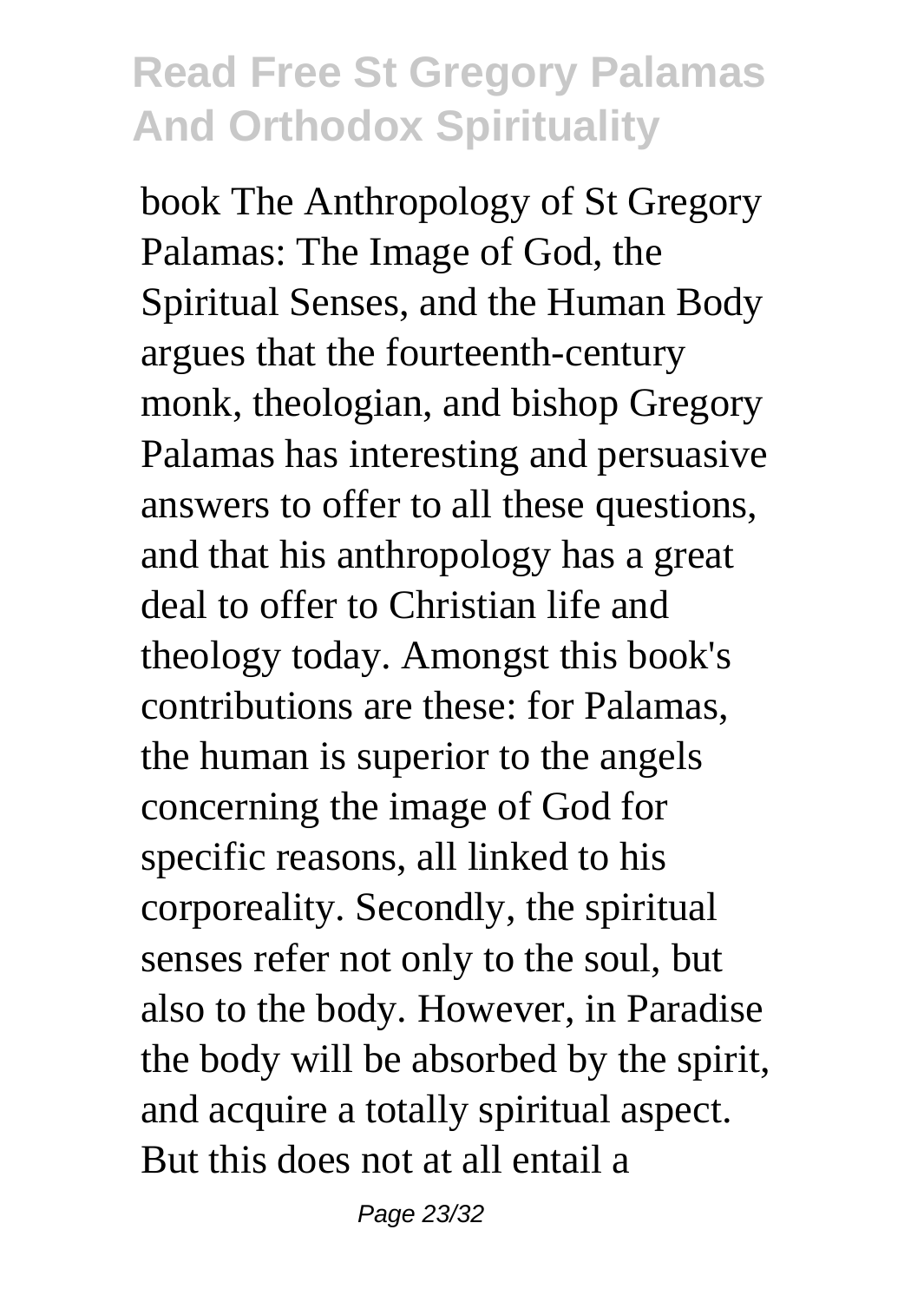devaluing of the body. On the contrary, St Gregory ascribes a high value to the human body. Finally, central to Palamas' theology is a strong emphasis on the human potentiality for union with God, ?theosis: that is, the passage from image to likeness. And herein lies, perhaps, his most important gift to the anthropological concerns of our epoch.

A Study of Gregory Palamas Sermons by Saint Gregory Palamas The Philokalia

Philosophy and Theology in St Gregory Palamas' Work The Image of God, the Spiritual Senses, and the Human Body An Intellectual Biography Its Past and Its Role in the World Today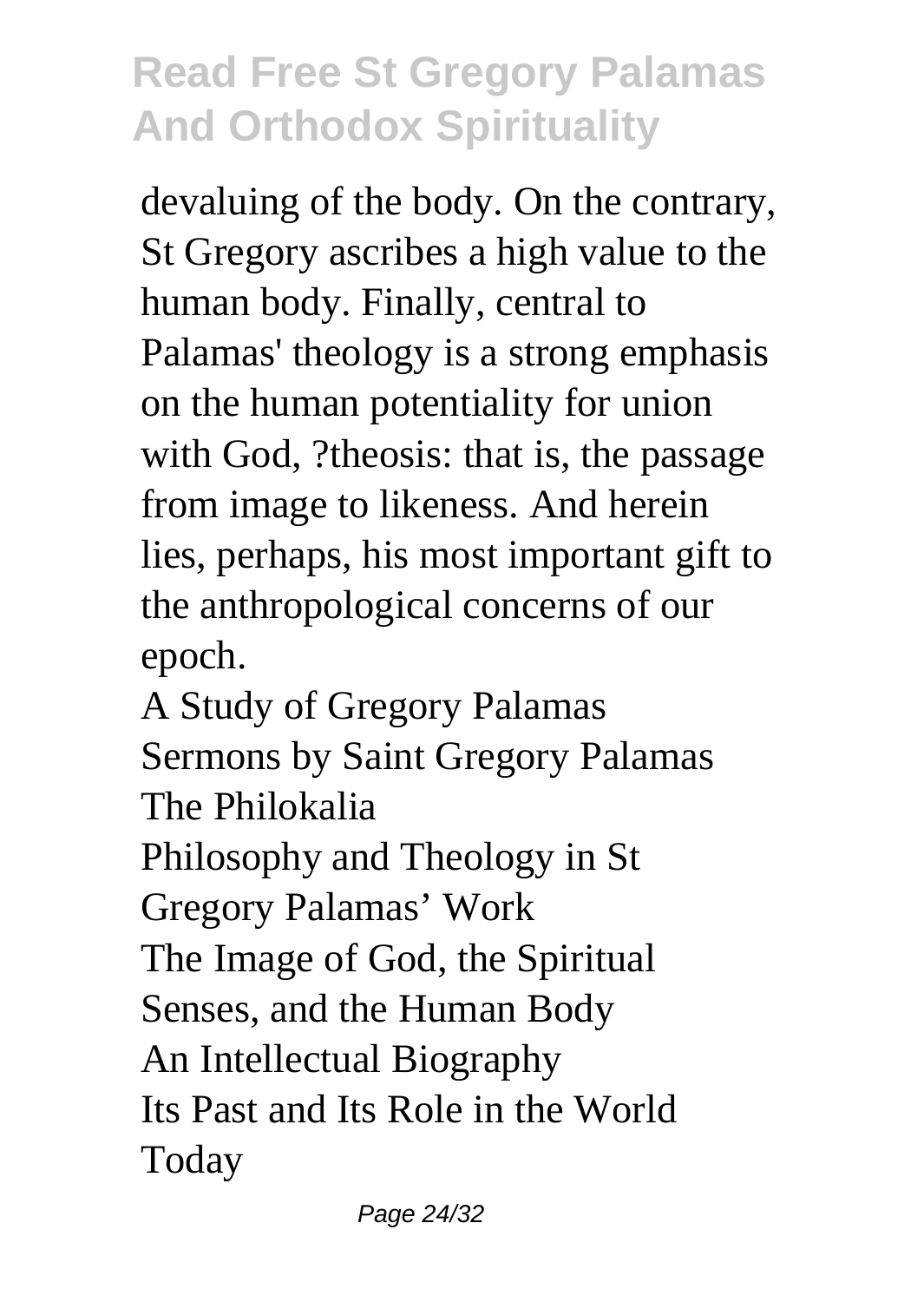*This second volume of the series Mariological Studies in Honor of Our Lady of Guadalupe treats the mystery of the Immaculate Conception, hidden in plain sight for nearly a thousand years prior to Bl. John Duns Scotus and his later influence at the Council of Florence. Until now, practically nothing was known of this history. Key to the present study is St. Gregory Nazianzen, whose Marian doctrine inspired Benedict XVI at a 2007 public audience: "Mary, who gave human nature to Christ, is true Mother of God and, in view of her highest mission, was 'prepurified,' as if a distant prelude of the Immaculate Conception." Fr. Kappes' groundbreaking thesis confirms Benedict's insight beyond anything previously imaginable. The person and mystery of Mary in Christ and the* Page 25/32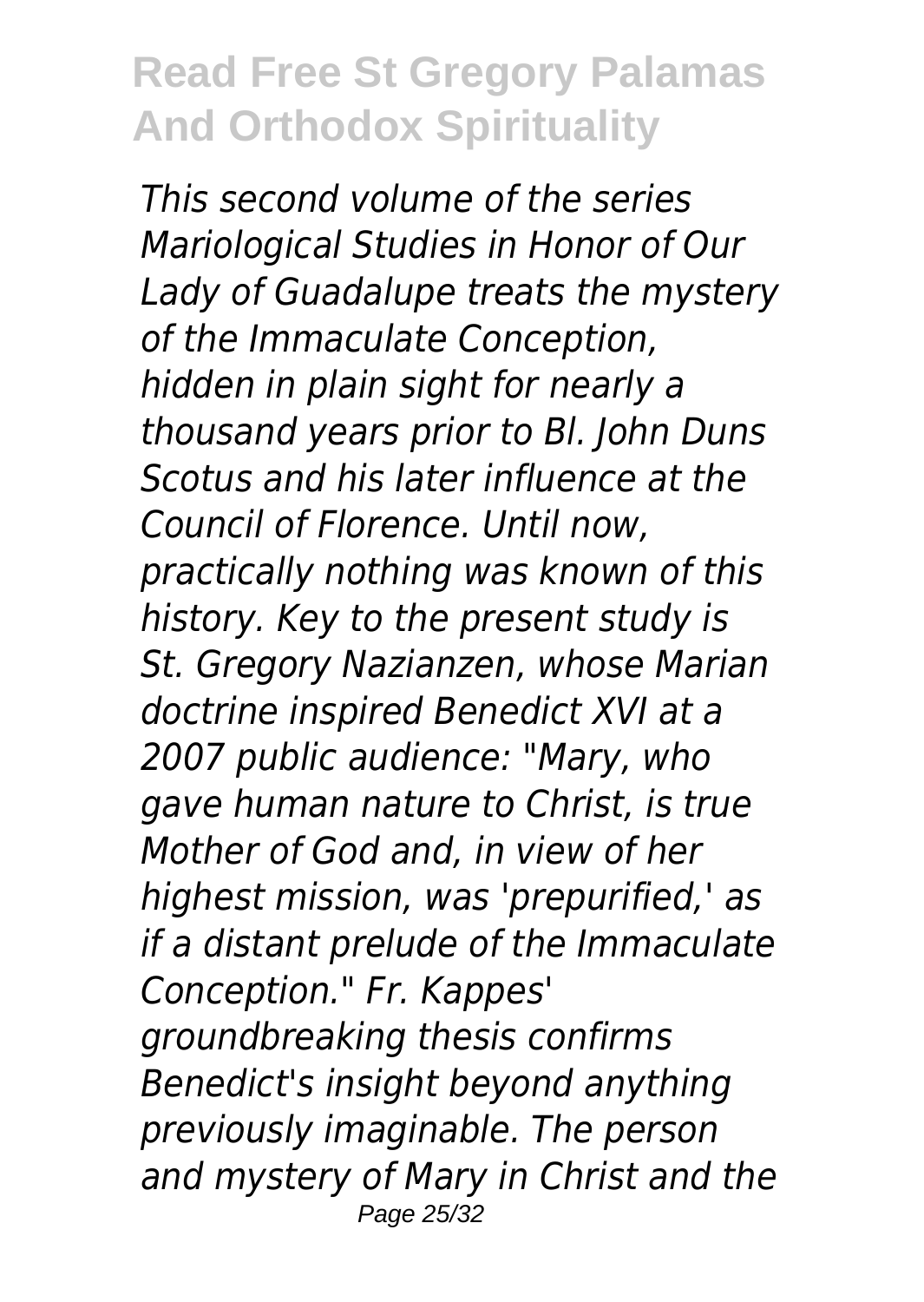*Church unfolds as indispensable for ecumenical theology. Greco-Latin agreement on the Immaculate Conception at Florence was itself a portent to subsequent harmony on other doctrinal questions, then, as now. As Pope Francis intensifies efforts to resolve differences between Orthodox and Catholics, Fr. Kappes' research clarifies Our Lady's central role in these efforts.*

*The scholarly contributions gathered together in this volume discuss themes related to the cultural, social and ethical dimension of St Gregory Palamas' works. They relate his mystical philosophy and theology to contemporary debates in metaphysics, philosophy of language, ethics, philosophy of culture, political philosophy, epistemology, and philosophy of religion and theology,* Page 26/32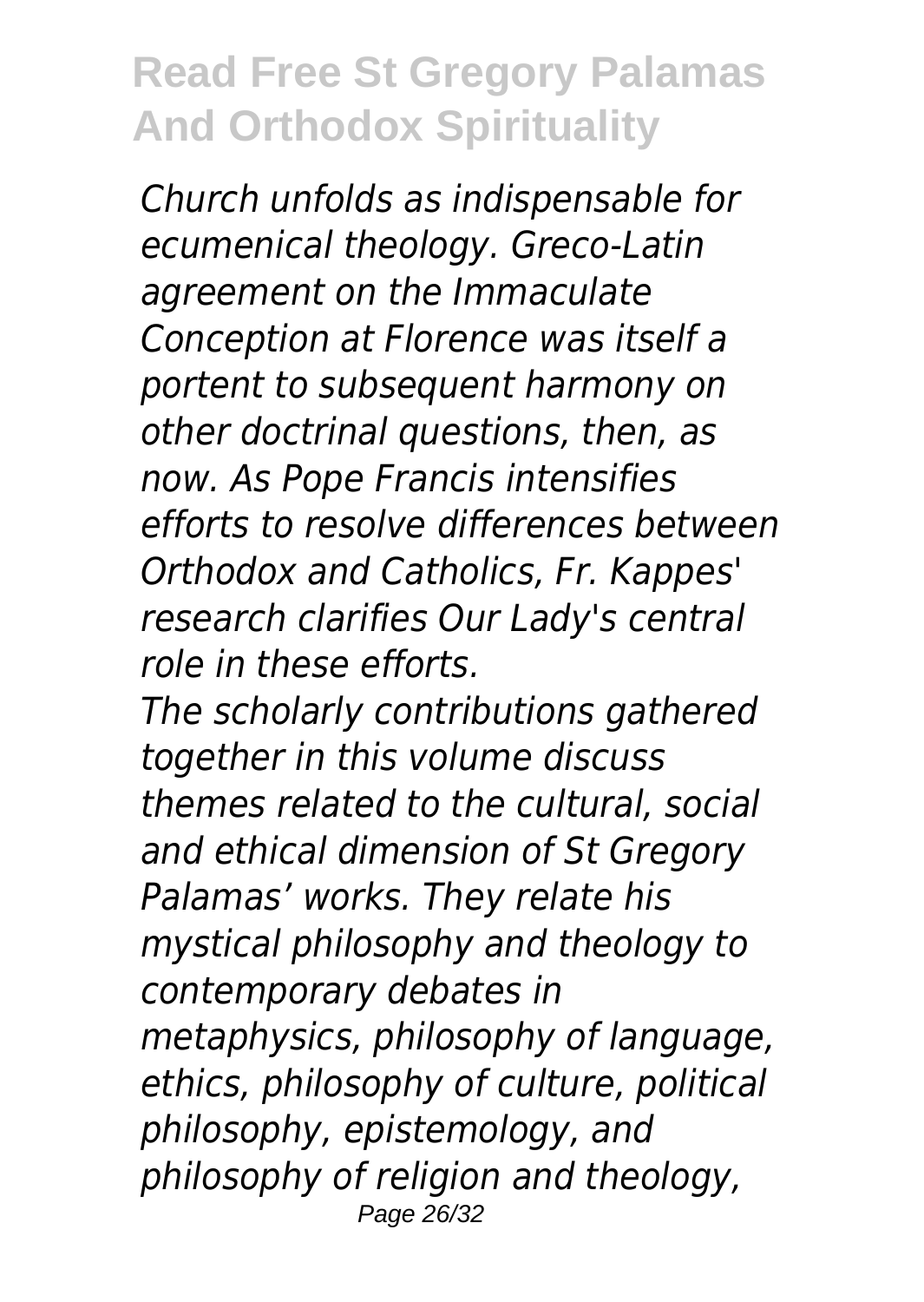*among others. The book considers a variety of topics of special interest to Christian theologians, philosophers and art historians including church and state relations, similarities and differences between Palamas, contemporary phenomenologists and philosophers of language, and hesychast influences on late Byzantine iconography. Render Unto the Sultan revolutionizes the way we think about Ottoman administration of non-Muslims, and seeks to avoid false impressions ranging from oppression and intolerance to equally false impressions of peaceful coexistence and harmony. By reading Greek Orthodox subjects into the Ottoman social and economic context, this volume challenges the received wisdom of the Ottoman 'Millet* Page 27/32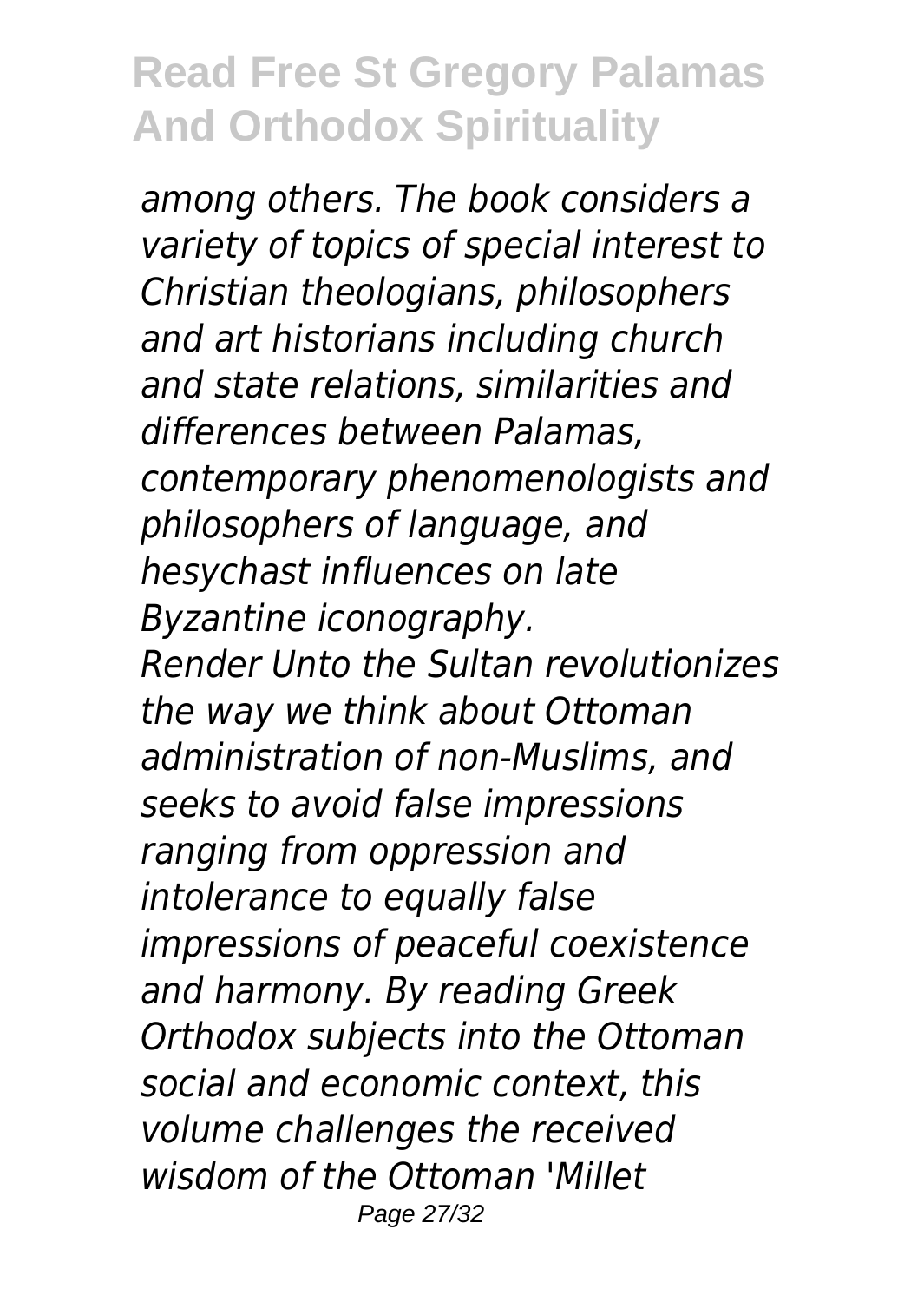*System', and fills the void by offering an alternative account ofchurch-state relations that are more in line with Ottoman methods of conquest and rule.*

*Mary the Mother of God*

*The Homilies of Saint Gregory*

*Palamas*

*Nicodemos of the Holy Mountain The Epistemology of Saint Gregory Palamas*

*The Homilies The Orthodox Tradition Philokalia*

Orthodoxy is often identified with beautiful icons, elaborate liturgy, perfection as deification, and the vision of God as light. But there is a deeper side in which martyrdom is embraced. The spirituality of the Christian East is Page 28/32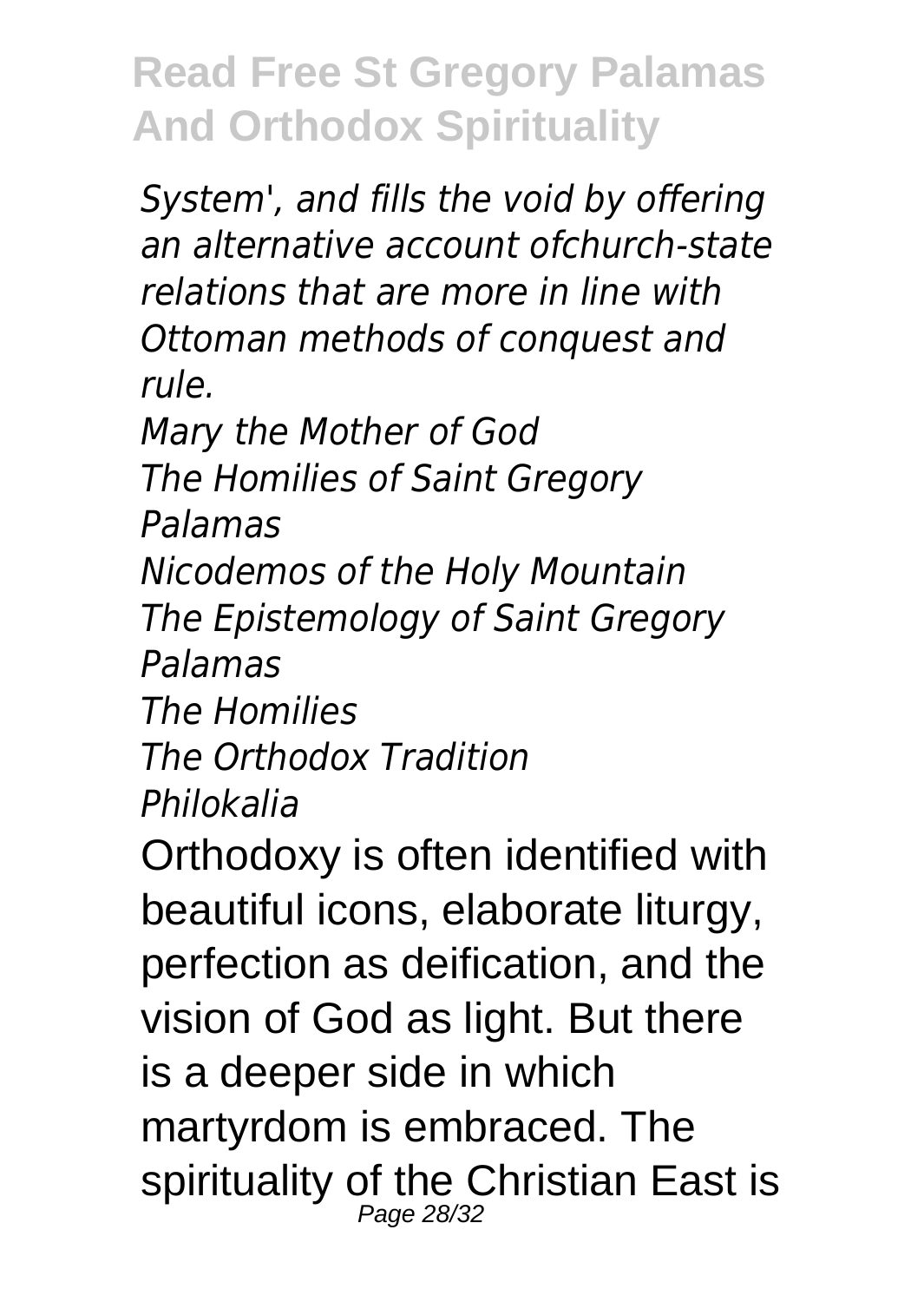often identified with beautiful icons, elaborate liturgy, a way of perfection as deification, and the vision of God as light. But martyrdom is part and parcel of the Orthodox way, and its spirituality is profoundly marked by the reality of pain and division. This fascinating study finds a deeper insight at the heart of the Orthodox tradition: the idea of brokenness and darkness as the only way to healing and light, the idea of imperfection as the only way to salvation.

Mary the Mother of God is the first volume in the series Sermons by Saint Gregory Page 29/32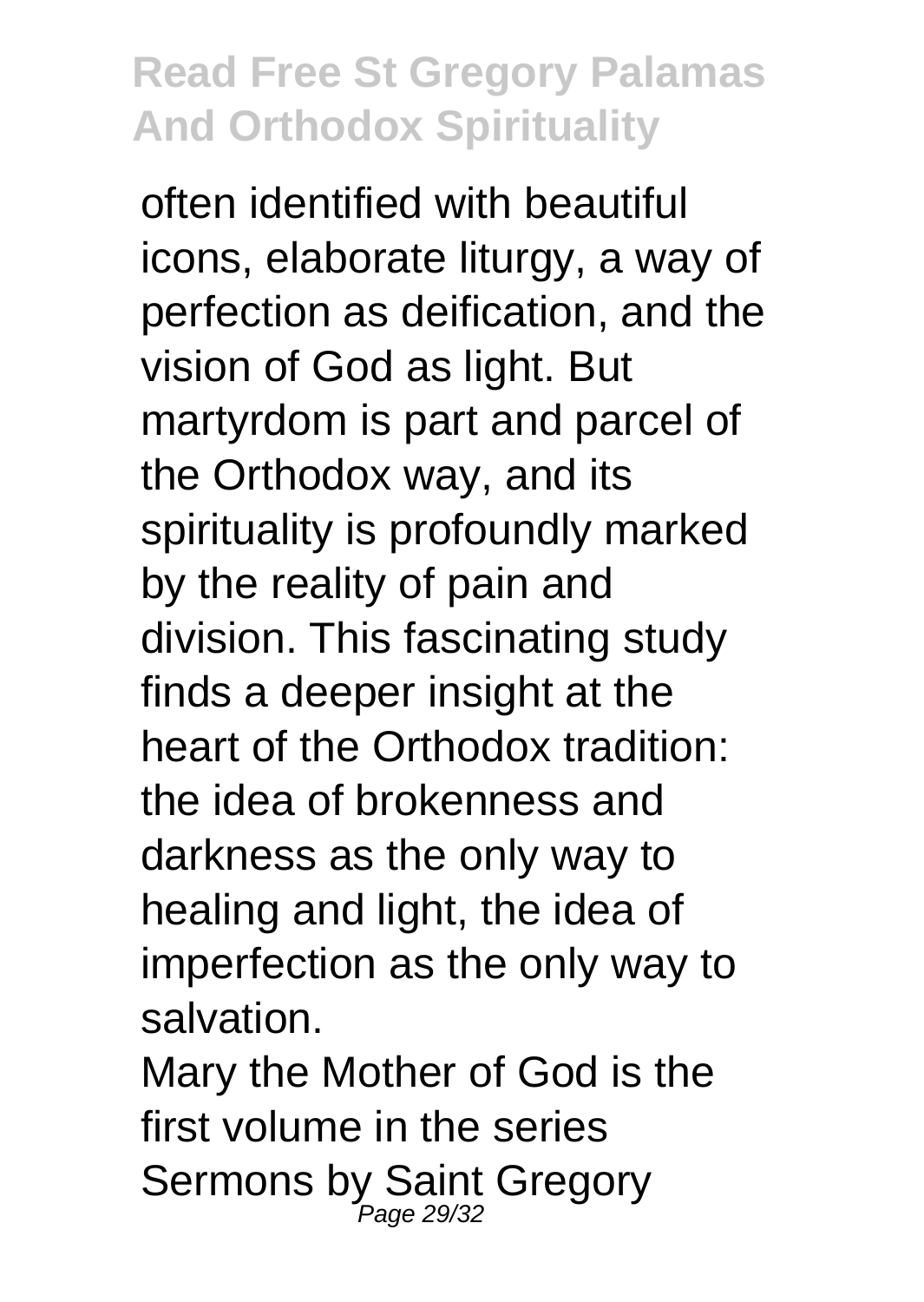Palamas, the purpose of which is to bring the life and teaching of this remarkable fourteenth century saint (12961359) to a wider readership, to the layperson interested in the rich Biblical tradition of the Church Fathers.Arranged thematically, the work in hand consists of six sermons devoted to the Mother of our Lord, including the most celebrated of all Palamas' writings, his second sermon "On the Entry of the Mother of God into the Holy of Holies", Homily 53 in the surviving corpus of sixtythree homilies. The other sermons in this edition, in liturgical sequence and with their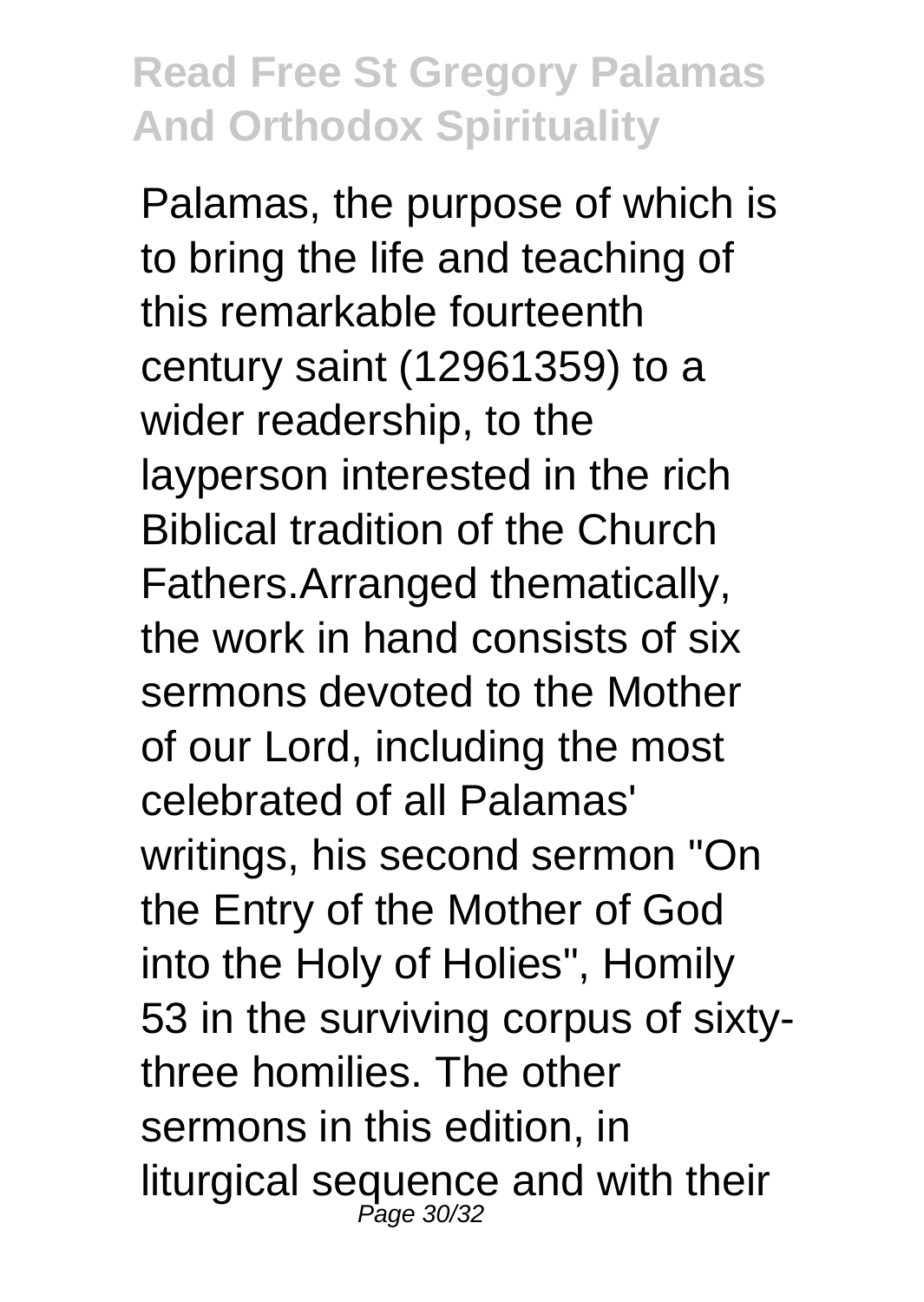corresponding numbers in the corpus, are on the Holy Virgin's Nativity (Homily 42), the first sermon on the Entry (Homily 52), on the Annunciation (Homily 14), on the First to See the Risen Christ (Homily 18), and on the Dormition (Homily 37). The theological and anthropological basis for the doctrine of deification as expounded by St Gregory Palamas (1296-1359). Attaining the Fullness of Christ The Eastern Orthodox Understanding of Salvation as Reflected in the Thought of Saint Gregory Palamas Why Thomas Aquinas Denied,